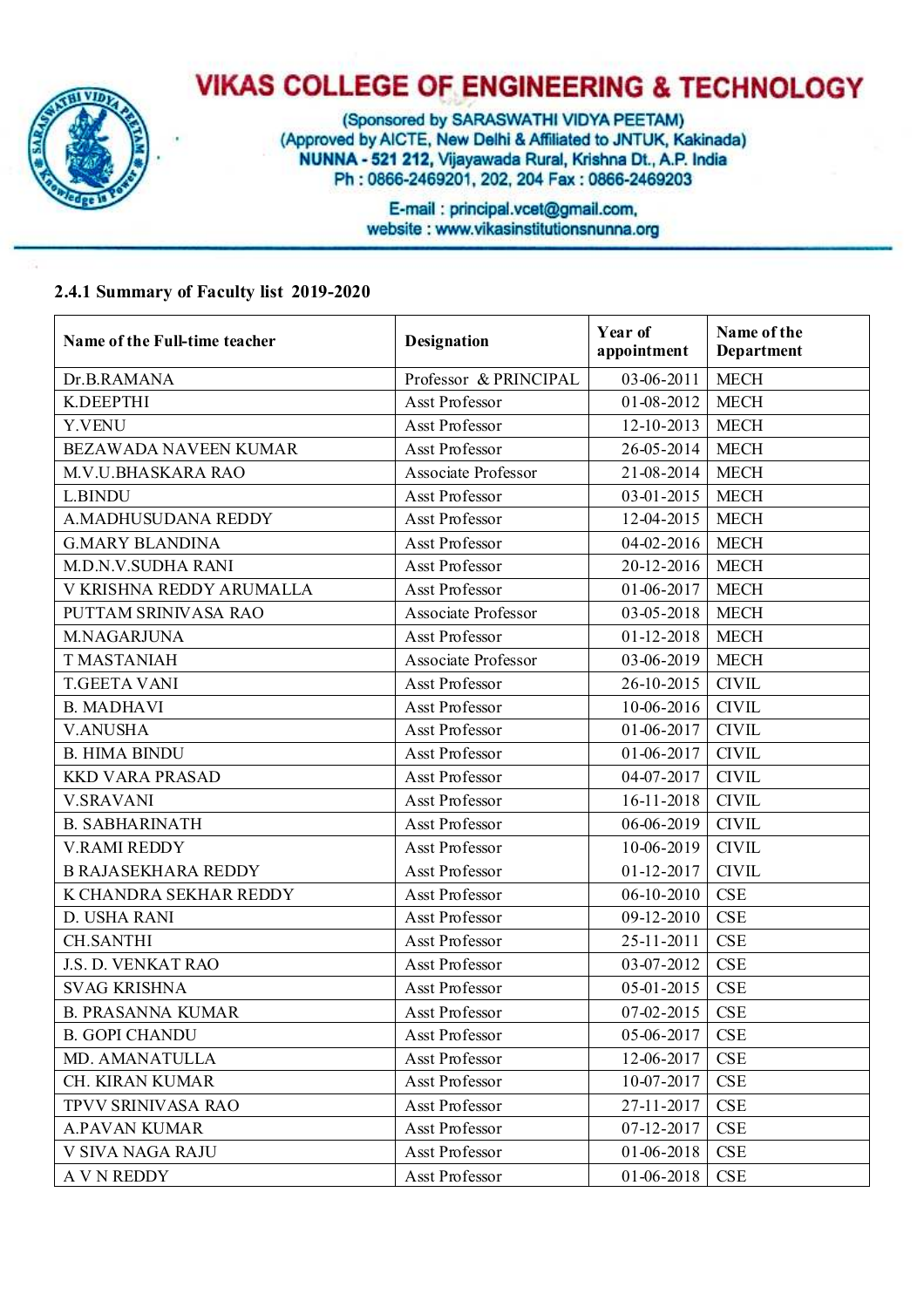| <b>SHAIK JAMEER</b>         | Asst Professor      | 04-06-2018       | <b>CSE</b>                |
|-----------------------------|---------------------|------------------|---------------------------|
| <b>R VENKAT</b>             | Asst Professor      | 11-06-2018       | <b>CSE</b>                |
| M. ASHOK KUMAR              | Asst Professor      | 03-06-2019       | <b>CSE</b>                |
| S. SUBHAKAR                 | Asst Professor      | $10-06-2019$     | <b>CSE</b>                |
| <b>J SRAVAN KUMAR</b>       | Asst Professor      | 17-06-2019       | <b>CSE</b>                |
| CH P V SRINIVASA RAO        | Asst Professor      | 04-07-2019       | CSE                       |
| <b>B. V. REDDY</b>          | Associate Professor | 01-10-2008       | <b>ECE</b>                |
| G. SURESH                   | Asst Professor      | $06 - 08 - 2010$ | ECE                       |
| <b>B.NAVEEN KUMAR</b>       | Asst Professor      | 27-07-2011       | $\ensuremath{\text{ECE}}$ |
| N.GOPALA KRISHNA            | Asst Professor      | 12-08-2011       | ECE                       |
| <b>B.INDIRA PRIYA MAVYA</b> | Asst Professor      | 14-06-2012       | ECE                       |
| LOKESWARAREDDY NAREDLA      | Asst Professor      | $01-12-2012$     | ECE                       |
| <b>G. RAJASEKHAR</b>        | Asst Professor      | 22-05-2013       | ECE                       |
| S. MURAHARI                 | Asst Professor      | 30-12-2013       | ECE                       |
| <b>J. NEERAJAKSHI</b>       | Asst Professor      | 12-06-2015       | ECE                       |
| POLI MAHESH KUMAR REDDY     | Asst Professor      | 12-06-2015       | ECE                       |
| P.ASHOK CHAKRAVARTHY        | Asst Professor      | 24-11-2015       | ECE                       |
| <b>PVLN PHANI</b>           | Asst Professor      | $02 - 12 - 2015$ | ECE                       |
| G. MANASA                   | Asst Professor      | 09-06-2016       | ECE                       |
| NAGA RAJU NAYAK B           | Asst Professor      | 20-06-2016       | ECE                       |
| DHANA LAKSHMI M             | Asst Professor      | 20-06-2016       | ECE                       |
| BARAMAVATHU NAGALATHA       | Asst Professor      | 20-06-2016       | ECE                       |
| <b>SATISH NAGIREDDY</b>     | Asst Professor      | 01-12-2017       | ECE                       |
| M VENKATESWARLU BANDELA     | Asst Professor      | $01 - 12 - 2017$ | ECE                       |
| <b>S BUTCHI BABU</b>        | Asst Professor      | $07 - 05 - 2018$ | ECE                       |
| <b>G. SUBRAHMANYAM</b>      | Asst Professor      | 08-06-2018       | ECE                       |
| P. HARSHIKA                 | Asst Professor      | 18-06-2018       | ECE                       |
| <b>MSR NIRANJAN</b>         | Asst Professor      | 07-08-2018       | ECE                       |
| <b>B. MAHENDRA RAO</b>      | Asst Professor      | $01 - 01 - 2019$ | ECE                       |
| <b>S. KISHORE BABU</b>      | Asst Professor      | 03-06-2019       | <b>ECE</b>                |
| P VENKATESWARA RAO          | Asst Professor      | 04-06-2019       | ECE                       |
| N DHARMACHARI               | Asst Professor      | 10-06-2019       | ECE                       |
| <b>SK BAJI BABU</b>         | Asst Professor      | 10-06-2019       | ECE                       |
| P. BHASKARA REDDY           | Asst Professor      | $06-09-2010$     | <b>EEE</b>                |
| P. AVINASH                  | Asst Professor      | $01-06-2015$     | <b>EEE</b>                |
| CH. MANI KANTA              | Asst Professor      | 25-06-2015       | <b>EEE</b>                |
| <b>B.LAKSHMAN NAIK</b>      | Asst Professor      | 19-11-2015       | <b>EEE</b>                |
| KIRAN KUMAR CHINTAM         | Asst Professor      | 17-02-2016       | <b>EEE</b>                |
| P.RAJESH                    | Asst Professor      | $01 - 02 - 2017$ | <b>EEE</b>                |
| <b>SHAIK SALEEM BASHA</b>   | Asst Professor      | 01-05-2017       | <b>EEE</b>                |
| M. SANTOSH KUMAR            | Asst Professor      | 15-05-2017       | <b>EEE</b>                |
| K. VENKATESWARA RAO         | Asst Professor      | $01 - 12 - 2017$ | <b>EEE</b>                |
| <b>L.ANEESH</b>             | Asst Professor      | 12-06-2018       | <b>EEE</b>                |
| P.RAMADEVI                  | Asst Professor      | 03-06-2019       | <b>EEE</b>                |
| <b>G.VADDI KASULU</b>       | Asst Professor      | 03-06-2019       | <b>EEE</b>                |
| SK. MOHIDDIN                | Asst Professor      | 11-07-2019       | <b>EEE</b>                |
|                             |                     |                  |                           |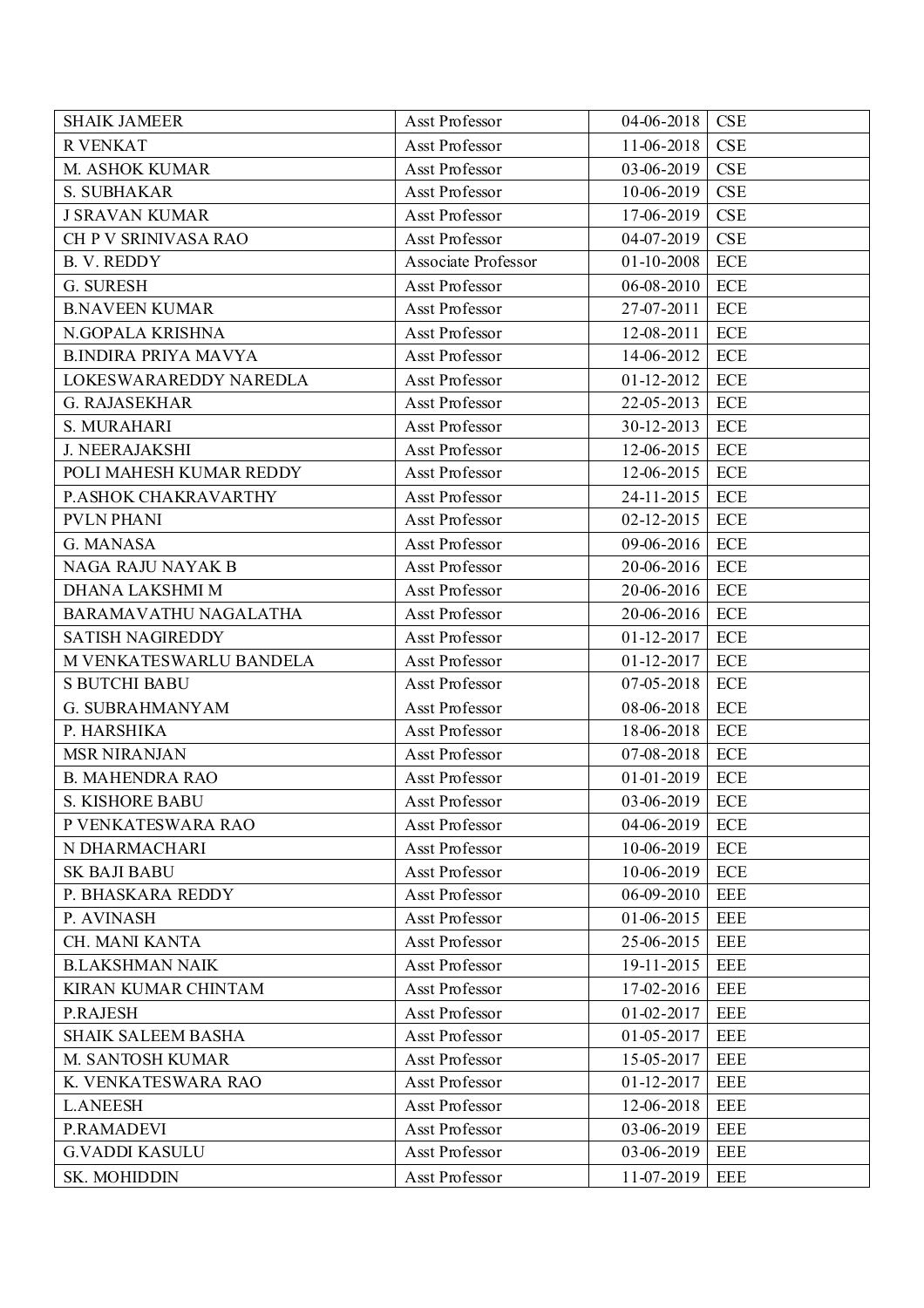| Dr. A.RAVI KUMAR        | Professor      | $01-01-2016$ AGRI |             |
|-------------------------|----------------|-------------------|-------------|
| <b>K PAVAN</b>          | Asst Professor | 21-06-2018        | AGRI        |
| Y. NAGA LAKSHMI         | Asst Professor | 23-06-2018        | <b>AGRI</b> |
| G. RAJU                 | Asst Professor | $01-07-2019$      | <b>AGRI</b> |
| K KANAKA DURGA          | Asst Professor | 08-07-2019        | <b>AGRI</b> |
| Dr. T. RAMA RAO         | Professor      | 14-11-2008        | S&H         |
| M.KALYANI               | Asst Professor | 28-02-2011        | S&H         |
| <b>K.SOWJANYA</b>       | Asst Professor | $13 - 11 - 2013$  | S&H         |
| P.RAMADEVI              | Asst Professor | $10-06-2015$      | S&H         |
| V. DURGA PRASAD         | Asst Professor | 03-08-2015        | S&H         |
| Dr.M. MOGALALI RAJU     | Professor      | 01-09-2015        | S&H         |
| S. BHAVANI              | Asst Professor | 02-06-2016        | S&H         |
| <b>B.SRINIVASA RAJA</b> | Asst Professor | 04-07-2017        | S&H         |
| VEEDHI VIJAY KUMAR      | Asst Professor | 20-06-2018        | S&H         |
| M. SARATH SURYA         | Asst Professor | 22-06-2018        | S&H         |
| <b>B. PADMAJA</b>       | Asst Professor | 09-04-2012        | <b>MBA</b>  |
| P.TEJASVI               | Asst Professor | 14-02-2014        | <b>MBA</b>  |
| <b>VNRM SHARMA</b>      | Asst Professor | $01-07-2016$      | <b>MBA</b>  |
| <b>T.SRINIVASA RAO</b>  | Asst Professor | 08-01-2015        | <b>MECH</b> |
| <b>MD.SHARIF</b>        | Asst Professor | $06-06-2016$      | <b>MECH</b> |
| T.SATYANARAYANA         | Asst Professor | 19-11-2018        | <b>MECH</b> |
| <b>MEDEM MOUNICA</b>    | Asst Professor | 25-08-2016        | S&H         |
| P.MANI KIRAN            | Asst Professor | 09-01-2017        | S&H         |
| <b>SK. JABEENA</b>      | Asst Professor | 17-08-2017        | S&H         |



**PRINCIPAL**<br>PRINCIPAL<br>VIKAS COLLEGE OF ENGG. & TECH<br>NUNNA-521 212, Vijayawada Rumal<br>KRISHNA DIST., A.P.,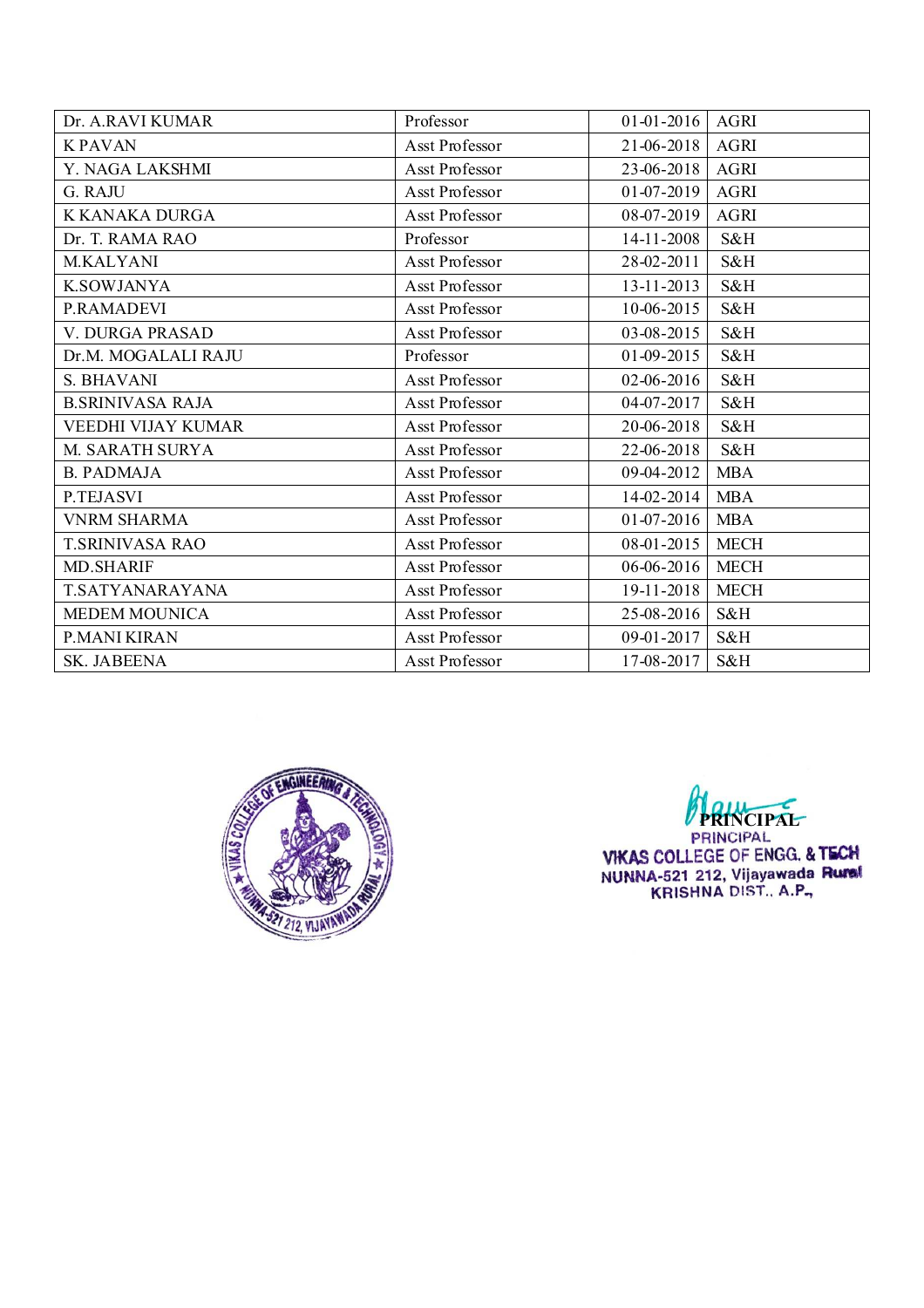

(Sponsored by SARASWATHI VIDYA PEETAM) (Approved by AICTE, New Delhi & Affiliated to JNTUK, Kakinada) NUNNA - 521 212, Vijayawada Rural, Krishna Dt., A.P. India Ph: 0866-2469201, 202, 204 Fax: 0866-2469203

> E-mail: principal.vcet@gmail.com, website: www.vikasinstitutionsnunna.org

#### **2.4.1 Summary of Faculty list 2018-2019**

| Name of the Full-time teacher | <b>Designation</b>    | Year of<br>appointment | Name of the<br>Department |
|-------------------------------|-----------------------|------------------------|---------------------------|
| Dr.B.RAMANA                   | Professor & PRINCIPAL | 03-06-2011             | <b>MECH</b>               |
| K.DEEPTHI                     | Asst Professor        | 01-08-2012             | <b>MECH</b>               |
| Y.VENU                        | Asst Professor        | 12-10-2013             | <b>MECH</b>               |
| <b>B.NAVEEN KUMAR</b>         | Asst Professor        | 26-05-2014             | <b>MECH</b>               |
| M.V.U.BHASKARA RAO            | Associate Professor   | 21-08-2014             | <b>MECH</b>               |
| L.BINDU                       | Asst Professor        | 03-01-2015             | <b>MECH</b>               |
| <b>T.SRINIVASA RAO</b>        | Asst Professor        | 08-01-2015             | <b>MECH</b>               |
| A.MADHUSUDANA REDDY           | Asst Professor        | 12-04-2015             | <b>MECH</b>               |
| <b>G.MARY BLANDINA</b>        | Asst Professor        | 04-02-2016             | <b>MECH</b>               |
| <b>MD.SHARIF</b>              | Asst Professor        | 06-06-2016             | <b>MECH</b>               |
| <b>M.D.N.V.SUDHA RANI</b>     | Asst Professor        | 20-12-2016             | <b>MECH</b>               |
| V KRISHNA REDDY ARUMALLA      | <b>Asst Professor</b> | 01-06-2017             | <b>MECH</b>               |
| PUTTAM SRINIVASA RAO          | Associate Professor   | 03-05-2018             | <b>MECH</b>               |
| <b>T.GEETA VANI</b>           | Asst Professor        | 26-10-2015             | <b>CIVIL</b>              |
| <b>B. MADHAVI</b>             | Asst Professor        | $10-06-2016$           | <b>CIVIL</b>              |
| <b>V.ANUSHA</b>               | Asst Professor        | 01-06-2017             | <b>CIVIL</b>              |
| <b>B. HIMA BINDU</b>          | Asst Professor        | 01-06-2017             | <b>CIVIL</b>              |
| <b>KKD VARA PRASAD</b>        | <b>Asst Professor</b> | 04-07-2017             | <b>CIVIL</b>              |
| <b>B RAJASEKHARA REDDY</b>    | Asst Professor        | 01-12-2017             | <b>CIVIL</b>              |
| K CHANDRA SEKHAR REDDY        | Asst Professor        | $06 - 10 - 2010$       | <b>CSE</b>                |
| D. USHA RANI                  | Asst Professor        | 09-12-2010             | <b>CSE</b>                |
| <b>CH.SANTHI</b>              | Asst Professor        | 25-11-2011             | <b>CSE</b>                |
| J.S. D. VENKAT RAO            | Asst Professor        | 03-07-2012             | <b>CSE</b>                |
| <b>SVAG KRISHNA</b>           | Asst Professor        | 05-01-2015             | <b>CSE</b>                |
| <b>B. PRASANNA KUMAR</b>      | Asst Professor        | 07-02-2015             | CSE                       |
| <b>B. GOPI CHANDU</b>         | Asst Professor        | 05-06-2017             | <b>CSE</b>                |
| MD. AMANATULLA                | Asst Professor        | 12-06-2017             | <b>CSE</b>                |
| CH. KIRAN KUMAR               | Asst Professor        | $10-07-2017$           | <b>CSE</b>                |
| TPVV SRINIVASA RAO            | Asst Professor        | 27-11-2017             | <b>CSE</b>                |
| <b>A.PAVAN KUMAR</b>          | Asst Professor        | 07-12-2017             | <b>CSE</b>                |
| V SIVA NAGA RAJU              | Asst Professor        | 01-06-2018             | CSE                       |
| <b>A V N REDDY</b>            | Asst Professor        | 01-06-2018             | <b>CSE</b>                |
| T KARUNA LATHA                | Asst Professor        | 04-06-2018             | <b>CSE</b>                |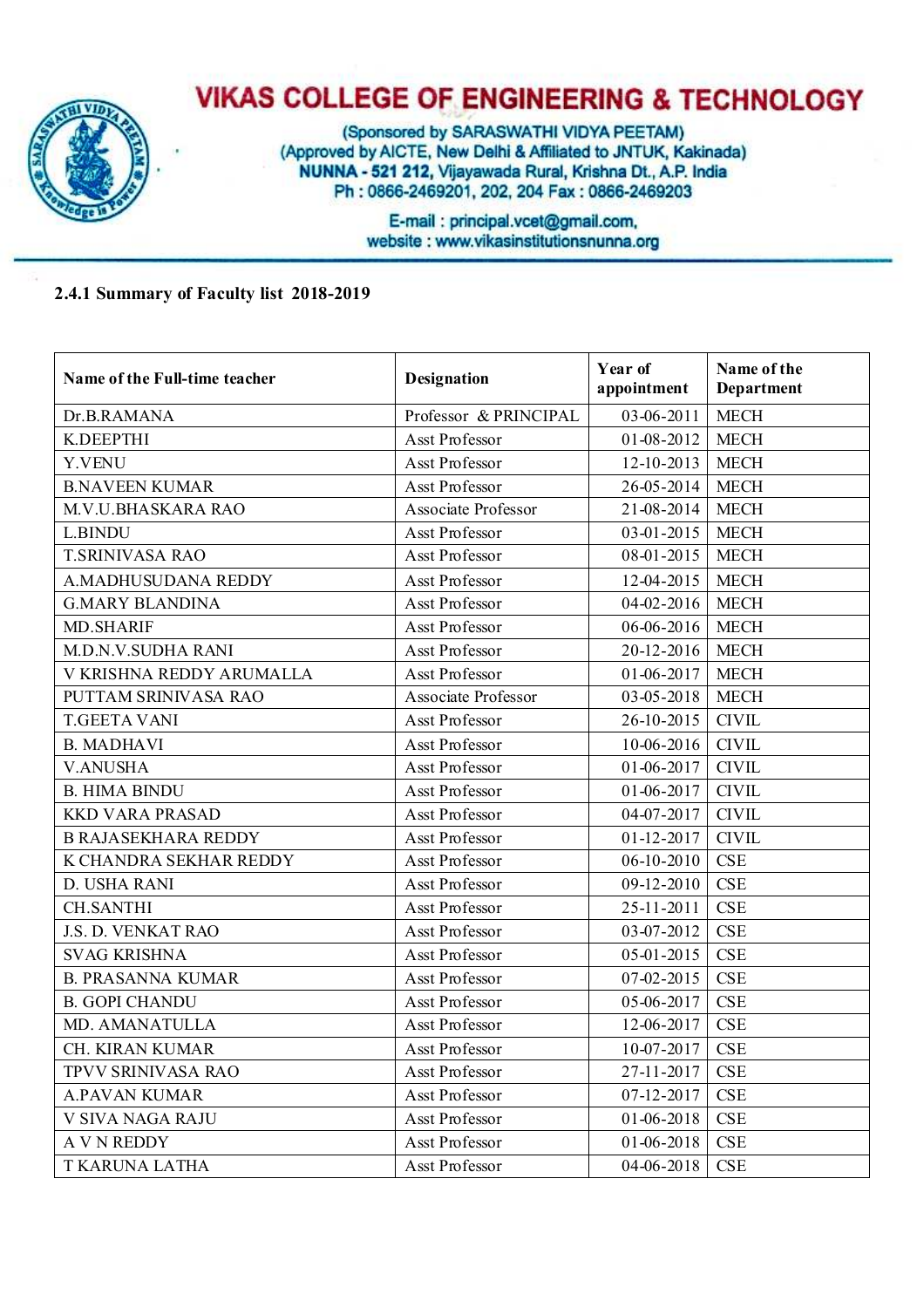| <b>CSE</b><br>11-06-2018<br><b>R VENKAT</b><br>Asst Professor<br><b>CSE</b><br>V LAKSHMI NARAYANA<br>Asst Professor<br>18-06-2018<br><b>B. V. REDDY</b><br>Associate Professor<br>$01 - 10 - 2008$<br><b>ECE</b><br>ECE<br>G. SURESH<br>Asst Professor<br>$06 - 08 - 2010$<br>ECE<br><b>B.NAVEEN KUMAR</b><br>Asst Professor<br>27-07-2011<br>N.GOPALA KRISHNA<br>12-08-2011<br><b>ECE</b><br>Asst Professor<br><b>B.INDIRA PRIYA MAVYA</b><br>14-06-2012<br>ECE<br>Asst Professor<br>ECE<br>LOKESWARAREDDY NAREDLA<br>Asst Professor<br>$01-12-2012$<br>ECE<br>Asst Professor<br>22-05-2013<br><b>G. RAJASEKHAR</b><br>S. MURAHARI<br>Asst Professor<br>30-12-2013<br>ECE<br><b>J. NEERAJAKSHI</b><br>12-06-2015<br>ECE<br>Asst Professor<br>POLI MAHESH KUMAR REDDY<br>Asst Professor<br>12-06-2015<br>ECE<br>ECE<br>P.ASHOK CHAKRAVARTHY<br>Asst Professor<br>24-11-2015<br><b>PVLN PHANI</b><br>Asst Professor<br>$02 - 12 - 2015$<br>ECE<br>09-06-2016<br>ECE<br>G. MANASA<br>Asst Professor<br>NAGA RAJU NAYAK B<br>Asst Professor<br>20-06-2016<br>ECE<br>DHANA LAKSHMI M<br>20-06-2016<br><b>ECE</b><br>Asst Professor<br>BARAMAVATHU NAGALATHA<br>Asst Professor<br>20-06-2016<br>ECE<br><b>SATISH NAGIREDDY</b><br>ECE<br>Asst Professor<br>$01 - 12 - 2017$<br>M VENKATESWARLU BANDELA<br>Asst Professor<br>$01 - 12 - 2017$<br>ECE<br><b>ECE</b><br>Asst Professor<br>$07 - 05 - 2018$<br><b>S BUTCHI BABU</b><br><b>G. SUBRAHMANYAM</b><br>Asst Professor<br>08-06-2018<br>ECE<br>P. HARSHIKA<br><b>ECE</b><br>Asst Professor<br>18-06-2018<br>P. BHASKARA REDDY<br>Asst Professor<br>$06-09-2010$<br><b>EEE</b><br>$01-06-2015$<br><b>EEE</b><br>P. AVINASH<br>Asst Professor<br>CH. MANI KANTA<br>Asst Professor<br>25-06-2015<br>EEE<br><b>B.LAKSHMAN NAIK</b><br>19-11-2015<br>Asst Professor<br>EEE<br>KIRAN KUMAR CHINTAM<br>Asst Professor<br>17-02-2016<br>EEE<br>$01 - 02 - 2017$<br><b>EEE</b><br><b>P.RAJESH</b><br>Asst Professor<br>$01 - 05 - 2017$<br><b>SHAIK SALEEM BASHA</b><br>Asst Professor<br>EEE<br>M. SANTOSH KUMAR<br>Asst Professor<br>15-05-2017<br><b>EEE</b><br>K. VENKATESWARA RAO<br>Asst Professor<br>$01 - 12 - 2017$<br><b>EEE</b><br><b>L.ANEESH</b><br>Asst Professor<br>12-06-2018<br>EEE<br>Dr. A.RAVI KUMAR<br>Professor<br><b>AGRI</b><br>$01-01-2016$<br><b>V.TEJASWINI</b><br>Asst Professor<br>04-09-2017<br><b>AGRI</b><br><b>KPAVAN</b><br>Asst Professor<br>21-06-2018<br><b>AGRI</b><br>Y. NAGA LAKSHMI<br>Asst Professor<br>23-06-2018<br><b>AGRI</b><br><b>AGRI</b><br>SYED SABEEHA SULTANA<br>Asst Professor<br>16-07-2018<br>14-11-2008<br>Dr. T. RAMA RAO<br>Professor<br>S&H<br>M.KALYANI<br>Asst Professor<br>28-02-2011<br>S&H<br><b>K.SOWJANYA</b><br>13-11-2013<br>S&H<br>Asst Professor<br>Asst Professor<br>10-06-2015<br>S&H<br>P.RAMADEVI<br>Asst Professor<br>V. DURGA PRASAD<br>03-08-2015<br>S&H<br>01-09-2015<br>S&H<br>Dr.M. MOGALALI RAJU<br>Professor<br>S. BHAVANI<br>Asst Professor<br>02-06-2016<br>S&H | <b>SHAIK JAMEER</b> | Asst Professor | 04-06-2018 | <b>CSE</b> |
|---------------------------------------------------------------------------------------------------------------------------------------------------------------------------------------------------------------------------------------------------------------------------------------------------------------------------------------------------------------------------------------------------------------------------------------------------------------------------------------------------------------------------------------------------------------------------------------------------------------------------------------------------------------------------------------------------------------------------------------------------------------------------------------------------------------------------------------------------------------------------------------------------------------------------------------------------------------------------------------------------------------------------------------------------------------------------------------------------------------------------------------------------------------------------------------------------------------------------------------------------------------------------------------------------------------------------------------------------------------------------------------------------------------------------------------------------------------------------------------------------------------------------------------------------------------------------------------------------------------------------------------------------------------------------------------------------------------------------------------------------------------------------------------------------------------------------------------------------------------------------------------------------------------------------------------------------------------------------------------------------------------------------------------------------------------------------------------------------------------------------------------------------------------------------------------------------------------------------------------------------------------------------------------------------------------------------------------------------------------------------------------------------------------------------------------------------------------------------------------------------------------------------------------------------------------------------------------------------------------------------------------------------------------------------------------------------------------------------------------------------------------------------------------------------------------------------------------------------------------------------------------------------------------------------------------------------------------------------------------------|---------------------|----------------|------------|------------|
|                                                                                                                                                                                                                                                                                                                                                                                                                                                                                                                                                                                                                                                                                                                                                                                                                                                                                                                                                                                                                                                                                                                                                                                                                                                                                                                                                                                                                                                                                                                                                                                                                                                                                                                                                                                                                                                                                                                                                                                                                                                                                                                                                                                                                                                                                                                                                                                                                                                                                                                                                                                                                                                                                                                                                                                                                                                                                                                                                                                             |                     |                |            |            |
|                                                                                                                                                                                                                                                                                                                                                                                                                                                                                                                                                                                                                                                                                                                                                                                                                                                                                                                                                                                                                                                                                                                                                                                                                                                                                                                                                                                                                                                                                                                                                                                                                                                                                                                                                                                                                                                                                                                                                                                                                                                                                                                                                                                                                                                                                                                                                                                                                                                                                                                                                                                                                                                                                                                                                                                                                                                                                                                                                                                             |                     |                |            |            |
|                                                                                                                                                                                                                                                                                                                                                                                                                                                                                                                                                                                                                                                                                                                                                                                                                                                                                                                                                                                                                                                                                                                                                                                                                                                                                                                                                                                                                                                                                                                                                                                                                                                                                                                                                                                                                                                                                                                                                                                                                                                                                                                                                                                                                                                                                                                                                                                                                                                                                                                                                                                                                                                                                                                                                                                                                                                                                                                                                                                             |                     |                |            |            |
|                                                                                                                                                                                                                                                                                                                                                                                                                                                                                                                                                                                                                                                                                                                                                                                                                                                                                                                                                                                                                                                                                                                                                                                                                                                                                                                                                                                                                                                                                                                                                                                                                                                                                                                                                                                                                                                                                                                                                                                                                                                                                                                                                                                                                                                                                                                                                                                                                                                                                                                                                                                                                                                                                                                                                                                                                                                                                                                                                                                             |                     |                |            |            |
|                                                                                                                                                                                                                                                                                                                                                                                                                                                                                                                                                                                                                                                                                                                                                                                                                                                                                                                                                                                                                                                                                                                                                                                                                                                                                                                                                                                                                                                                                                                                                                                                                                                                                                                                                                                                                                                                                                                                                                                                                                                                                                                                                                                                                                                                                                                                                                                                                                                                                                                                                                                                                                                                                                                                                                                                                                                                                                                                                                                             |                     |                |            |            |
|                                                                                                                                                                                                                                                                                                                                                                                                                                                                                                                                                                                                                                                                                                                                                                                                                                                                                                                                                                                                                                                                                                                                                                                                                                                                                                                                                                                                                                                                                                                                                                                                                                                                                                                                                                                                                                                                                                                                                                                                                                                                                                                                                                                                                                                                                                                                                                                                                                                                                                                                                                                                                                                                                                                                                                                                                                                                                                                                                                                             |                     |                |            |            |
|                                                                                                                                                                                                                                                                                                                                                                                                                                                                                                                                                                                                                                                                                                                                                                                                                                                                                                                                                                                                                                                                                                                                                                                                                                                                                                                                                                                                                                                                                                                                                                                                                                                                                                                                                                                                                                                                                                                                                                                                                                                                                                                                                                                                                                                                                                                                                                                                                                                                                                                                                                                                                                                                                                                                                                                                                                                                                                                                                                                             |                     |                |            |            |
|                                                                                                                                                                                                                                                                                                                                                                                                                                                                                                                                                                                                                                                                                                                                                                                                                                                                                                                                                                                                                                                                                                                                                                                                                                                                                                                                                                                                                                                                                                                                                                                                                                                                                                                                                                                                                                                                                                                                                                                                                                                                                                                                                                                                                                                                                                                                                                                                                                                                                                                                                                                                                                                                                                                                                                                                                                                                                                                                                                                             |                     |                |            |            |
|                                                                                                                                                                                                                                                                                                                                                                                                                                                                                                                                                                                                                                                                                                                                                                                                                                                                                                                                                                                                                                                                                                                                                                                                                                                                                                                                                                                                                                                                                                                                                                                                                                                                                                                                                                                                                                                                                                                                                                                                                                                                                                                                                                                                                                                                                                                                                                                                                                                                                                                                                                                                                                                                                                                                                                                                                                                                                                                                                                                             |                     |                |            |            |
|                                                                                                                                                                                                                                                                                                                                                                                                                                                                                                                                                                                                                                                                                                                                                                                                                                                                                                                                                                                                                                                                                                                                                                                                                                                                                                                                                                                                                                                                                                                                                                                                                                                                                                                                                                                                                                                                                                                                                                                                                                                                                                                                                                                                                                                                                                                                                                                                                                                                                                                                                                                                                                                                                                                                                                                                                                                                                                                                                                                             |                     |                |            |            |
|                                                                                                                                                                                                                                                                                                                                                                                                                                                                                                                                                                                                                                                                                                                                                                                                                                                                                                                                                                                                                                                                                                                                                                                                                                                                                                                                                                                                                                                                                                                                                                                                                                                                                                                                                                                                                                                                                                                                                                                                                                                                                                                                                                                                                                                                                                                                                                                                                                                                                                                                                                                                                                                                                                                                                                                                                                                                                                                                                                                             |                     |                |            |            |
|                                                                                                                                                                                                                                                                                                                                                                                                                                                                                                                                                                                                                                                                                                                                                                                                                                                                                                                                                                                                                                                                                                                                                                                                                                                                                                                                                                                                                                                                                                                                                                                                                                                                                                                                                                                                                                                                                                                                                                                                                                                                                                                                                                                                                                                                                                                                                                                                                                                                                                                                                                                                                                                                                                                                                                                                                                                                                                                                                                                             |                     |                |            |            |
|                                                                                                                                                                                                                                                                                                                                                                                                                                                                                                                                                                                                                                                                                                                                                                                                                                                                                                                                                                                                                                                                                                                                                                                                                                                                                                                                                                                                                                                                                                                                                                                                                                                                                                                                                                                                                                                                                                                                                                                                                                                                                                                                                                                                                                                                                                                                                                                                                                                                                                                                                                                                                                                                                                                                                                                                                                                                                                                                                                                             |                     |                |            |            |
|                                                                                                                                                                                                                                                                                                                                                                                                                                                                                                                                                                                                                                                                                                                                                                                                                                                                                                                                                                                                                                                                                                                                                                                                                                                                                                                                                                                                                                                                                                                                                                                                                                                                                                                                                                                                                                                                                                                                                                                                                                                                                                                                                                                                                                                                                                                                                                                                                                                                                                                                                                                                                                                                                                                                                                                                                                                                                                                                                                                             |                     |                |            |            |
|                                                                                                                                                                                                                                                                                                                                                                                                                                                                                                                                                                                                                                                                                                                                                                                                                                                                                                                                                                                                                                                                                                                                                                                                                                                                                                                                                                                                                                                                                                                                                                                                                                                                                                                                                                                                                                                                                                                                                                                                                                                                                                                                                                                                                                                                                                                                                                                                                                                                                                                                                                                                                                                                                                                                                                                                                                                                                                                                                                                             |                     |                |            |            |
|                                                                                                                                                                                                                                                                                                                                                                                                                                                                                                                                                                                                                                                                                                                                                                                                                                                                                                                                                                                                                                                                                                                                                                                                                                                                                                                                                                                                                                                                                                                                                                                                                                                                                                                                                                                                                                                                                                                                                                                                                                                                                                                                                                                                                                                                                                                                                                                                                                                                                                                                                                                                                                                                                                                                                                                                                                                                                                                                                                                             |                     |                |            |            |
|                                                                                                                                                                                                                                                                                                                                                                                                                                                                                                                                                                                                                                                                                                                                                                                                                                                                                                                                                                                                                                                                                                                                                                                                                                                                                                                                                                                                                                                                                                                                                                                                                                                                                                                                                                                                                                                                                                                                                                                                                                                                                                                                                                                                                                                                                                                                                                                                                                                                                                                                                                                                                                                                                                                                                                                                                                                                                                                                                                                             |                     |                |            |            |
|                                                                                                                                                                                                                                                                                                                                                                                                                                                                                                                                                                                                                                                                                                                                                                                                                                                                                                                                                                                                                                                                                                                                                                                                                                                                                                                                                                                                                                                                                                                                                                                                                                                                                                                                                                                                                                                                                                                                                                                                                                                                                                                                                                                                                                                                                                                                                                                                                                                                                                                                                                                                                                                                                                                                                                                                                                                                                                                                                                                             |                     |                |            |            |
|                                                                                                                                                                                                                                                                                                                                                                                                                                                                                                                                                                                                                                                                                                                                                                                                                                                                                                                                                                                                                                                                                                                                                                                                                                                                                                                                                                                                                                                                                                                                                                                                                                                                                                                                                                                                                                                                                                                                                                                                                                                                                                                                                                                                                                                                                                                                                                                                                                                                                                                                                                                                                                                                                                                                                                                                                                                                                                                                                                                             |                     |                |            |            |
|                                                                                                                                                                                                                                                                                                                                                                                                                                                                                                                                                                                                                                                                                                                                                                                                                                                                                                                                                                                                                                                                                                                                                                                                                                                                                                                                                                                                                                                                                                                                                                                                                                                                                                                                                                                                                                                                                                                                                                                                                                                                                                                                                                                                                                                                                                                                                                                                                                                                                                                                                                                                                                                                                                                                                                                                                                                                                                                                                                                             |                     |                |            |            |
|                                                                                                                                                                                                                                                                                                                                                                                                                                                                                                                                                                                                                                                                                                                                                                                                                                                                                                                                                                                                                                                                                                                                                                                                                                                                                                                                                                                                                                                                                                                                                                                                                                                                                                                                                                                                                                                                                                                                                                                                                                                                                                                                                                                                                                                                                                                                                                                                                                                                                                                                                                                                                                                                                                                                                                                                                                                                                                                                                                                             |                     |                |            |            |
|                                                                                                                                                                                                                                                                                                                                                                                                                                                                                                                                                                                                                                                                                                                                                                                                                                                                                                                                                                                                                                                                                                                                                                                                                                                                                                                                                                                                                                                                                                                                                                                                                                                                                                                                                                                                                                                                                                                                                                                                                                                                                                                                                                                                                                                                                                                                                                                                                                                                                                                                                                                                                                                                                                                                                                                                                                                                                                                                                                                             |                     |                |            |            |
|                                                                                                                                                                                                                                                                                                                                                                                                                                                                                                                                                                                                                                                                                                                                                                                                                                                                                                                                                                                                                                                                                                                                                                                                                                                                                                                                                                                                                                                                                                                                                                                                                                                                                                                                                                                                                                                                                                                                                                                                                                                                                                                                                                                                                                                                                                                                                                                                                                                                                                                                                                                                                                                                                                                                                                                                                                                                                                                                                                                             |                     |                |            |            |
|                                                                                                                                                                                                                                                                                                                                                                                                                                                                                                                                                                                                                                                                                                                                                                                                                                                                                                                                                                                                                                                                                                                                                                                                                                                                                                                                                                                                                                                                                                                                                                                                                                                                                                                                                                                                                                                                                                                                                                                                                                                                                                                                                                                                                                                                                                                                                                                                                                                                                                                                                                                                                                                                                                                                                                                                                                                                                                                                                                                             |                     |                |            |            |
|                                                                                                                                                                                                                                                                                                                                                                                                                                                                                                                                                                                                                                                                                                                                                                                                                                                                                                                                                                                                                                                                                                                                                                                                                                                                                                                                                                                                                                                                                                                                                                                                                                                                                                                                                                                                                                                                                                                                                                                                                                                                                                                                                                                                                                                                                                                                                                                                                                                                                                                                                                                                                                                                                                                                                                                                                                                                                                                                                                                             |                     |                |            |            |
|                                                                                                                                                                                                                                                                                                                                                                                                                                                                                                                                                                                                                                                                                                                                                                                                                                                                                                                                                                                                                                                                                                                                                                                                                                                                                                                                                                                                                                                                                                                                                                                                                                                                                                                                                                                                                                                                                                                                                                                                                                                                                                                                                                                                                                                                                                                                                                                                                                                                                                                                                                                                                                                                                                                                                                                                                                                                                                                                                                                             |                     |                |            |            |
|                                                                                                                                                                                                                                                                                                                                                                                                                                                                                                                                                                                                                                                                                                                                                                                                                                                                                                                                                                                                                                                                                                                                                                                                                                                                                                                                                                                                                                                                                                                                                                                                                                                                                                                                                                                                                                                                                                                                                                                                                                                                                                                                                                                                                                                                                                                                                                                                                                                                                                                                                                                                                                                                                                                                                                                                                                                                                                                                                                                             |                     |                |            |            |
|                                                                                                                                                                                                                                                                                                                                                                                                                                                                                                                                                                                                                                                                                                                                                                                                                                                                                                                                                                                                                                                                                                                                                                                                                                                                                                                                                                                                                                                                                                                                                                                                                                                                                                                                                                                                                                                                                                                                                                                                                                                                                                                                                                                                                                                                                                                                                                                                                                                                                                                                                                                                                                                                                                                                                                                                                                                                                                                                                                                             |                     |                |            |            |
|                                                                                                                                                                                                                                                                                                                                                                                                                                                                                                                                                                                                                                                                                                                                                                                                                                                                                                                                                                                                                                                                                                                                                                                                                                                                                                                                                                                                                                                                                                                                                                                                                                                                                                                                                                                                                                                                                                                                                                                                                                                                                                                                                                                                                                                                                                                                                                                                                                                                                                                                                                                                                                                                                                                                                                                                                                                                                                                                                                                             |                     |                |            |            |
|                                                                                                                                                                                                                                                                                                                                                                                                                                                                                                                                                                                                                                                                                                                                                                                                                                                                                                                                                                                                                                                                                                                                                                                                                                                                                                                                                                                                                                                                                                                                                                                                                                                                                                                                                                                                                                                                                                                                                                                                                                                                                                                                                                                                                                                                                                                                                                                                                                                                                                                                                                                                                                                                                                                                                                                                                                                                                                                                                                                             |                     |                |            |            |
|                                                                                                                                                                                                                                                                                                                                                                                                                                                                                                                                                                                                                                                                                                                                                                                                                                                                                                                                                                                                                                                                                                                                                                                                                                                                                                                                                                                                                                                                                                                                                                                                                                                                                                                                                                                                                                                                                                                                                                                                                                                                                                                                                                                                                                                                                                                                                                                                                                                                                                                                                                                                                                                                                                                                                                                                                                                                                                                                                                                             |                     |                |            |            |
|                                                                                                                                                                                                                                                                                                                                                                                                                                                                                                                                                                                                                                                                                                                                                                                                                                                                                                                                                                                                                                                                                                                                                                                                                                                                                                                                                                                                                                                                                                                                                                                                                                                                                                                                                                                                                                                                                                                                                                                                                                                                                                                                                                                                                                                                                                                                                                                                                                                                                                                                                                                                                                                                                                                                                                                                                                                                                                                                                                                             |                     |                |            |            |
|                                                                                                                                                                                                                                                                                                                                                                                                                                                                                                                                                                                                                                                                                                                                                                                                                                                                                                                                                                                                                                                                                                                                                                                                                                                                                                                                                                                                                                                                                                                                                                                                                                                                                                                                                                                                                                                                                                                                                                                                                                                                                                                                                                                                                                                                                                                                                                                                                                                                                                                                                                                                                                                                                                                                                                                                                                                                                                                                                                                             |                     |                |            |            |
|                                                                                                                                                                                                                                                                                                                                                                                                                                                                                                                                                                                                                                                                                                                                                                                                                                                                                                                                                                                                                                                                                                                                                                                                                                                                                                                                                                                                                                                                                                                                                                                                                                                                                                                                                                                                                                                                                                                                                                                                                                                                                                                                                                                                                                                                                                                                                                                                                                                                                                                                                                                                                                                                                                                                                                                                                                                                                                                                                                                             |                     |                |            |            |
|                                                                                                                                                                                                                                                                                                                                                                                                                                                                                                                                                                                                                                                                                                                                                                                                                                                                                                                                                                                                                                                                                                                                                                                                                                                                                                                                                                                                                                                                                                                                                                                                                                                                                                                                                                                                                                                                                                                                                                                                                                                                                                                                                                                                                                                                                                                                                                                                                                                                                                                                                                                                                                                                                                                                                                                                                                                                                                                                                                                             |                     |                |            |            |
|                                                                                                                                                                                                                                                                                                                                                                                                                                                                                                                                                                                                                                                                                                                                                                                                                                                                                                                                                                                                                                                                                                                                                                                                                                                                                                                                                                                                                                                                                                                                                                                                                                                                                                                                                                                                                                                                                                                                                                                                                                                                                                                                                                                                                                                                                                                                                                                                                                                                                                                                                                                                                                                                                                                                                                                                                                                                                                                                                                                             |                     |                |            |            |
|                                                                                                                                                                                                                                                                                                                                                                                                                                                                                                                                                                                                                                                                                                                                                                                                                                                                                                                                                                                                                                                                                                                                                                                                                                                                                                                                                                                                                                                                                                                                                                                                                                                                                                                                                                                                                                                                                                                                                                                                                                                                                                                                                                                                                                                                                                                                                                                                                                                                                                                                                                                                                                                                                                                                                                                                                                                                                                                                                                                             |                     |                |            |            |
|                                                                                                                                                                                                                                                                                                                                                                                                                                                                                                                                                                                                                                                                                                                                                                                                                                                                                                                                                                                                                                                                                                                                                                                                                                                                                                                                                                                                                                                                                                                                                                                                                                                                                                                                                                                                                                                                                                                                                                                                                                                                                                                                                                                                                                                                                                                                                                                                                                                                                                                                                                                                                                                                                                                                                                                                                                                                                                                                                                                             |                     |                |            |            |
|                                                                                                                                                                                                                                                                                                                                                                                                                                                                                                                                                                                                                                                                                                                                                                                                                                                                                                                                                                                                                                                                                                                                                                                                                                                                                                                                                                                                                                                                                                                                                                                                                                                                                                                                                                                                                                                                                                                                                                                                                                                                                                                                                                                                                                                                                                                                                                                                                                                                                                                                                                                                                                                                                                                                                                                                                                                                                                                                                                                             |                     |                |            |            |
|                                                                                                                                                                                                                                                                                                                                                                                                                                                                                                                                                                                                                                                                                                                                                                                                                                                                                                                                                                                                                                                                                                                                                                                                                                                                                                                                                                                                                                                                                                                                                                                                                                                                                                                                                                                                                                                                                                                                                                                                                                                                                                                                                                                                                                                                                                                                                                                                                                                                                                                                                                                                                                                                                                                                                                                                                                                                                                                                                                                             |                     |                |            |            |
|                                                                                                                                                                                                                                                                                                                                                                                                                                                                                                                                                                                                                                                                                                                                                                                                                                                                                                                                                                                                                                                                                                                                                                                                                                                                                                                                                                                                                                                                                                                                                                                                                                                                                                                                                                                                                                                                                                                                                                                                                                                                                                                                                                                                                                                                                                                                                                                                                                                                                                                                                                                                                                                                                                                                                                                                                                                                                                                                                                                             |                     |                |            |            |
|                                                                                                                                                                                                                                                                                                                                                                                                                                                                                                                                                                                                                                                                                                                                                                                                                                                                                                                                                                                                                                                                                                                                                                                                                                                                                                                                                                                                                                                                                                                                                                                                                                                                                                                                                                                                                                                                                                                                                                                                                                                                                                                                                                                                                                                                                                                                                                                                                                                                                                                                                                                                                                                                                                                                                                                                                                                                                                                                                                                             |                     |                |            |            |
|                                                                                                                                                                                                                                                                                                                                                                                                                                                                                                                                                                                                                                                                                                                                                                                                                                                                                                                                                                                                                                                                                                                                                                                                                                                                                                                                                                                                                                                                                                                                                                                                                                                                                                                                                                                                                                                                                                                                                                                                                                                                                                                                                                                                                                                                                                                                                                                                                                                                                                                                                                                                                                                                                                                                                                                                                                                                                                                                                                                             |                     |                |            |            |
|                                                                                                                                                                                                                                                                                                                                                                                                                                                                                                                                                                                                                                                                                                                                                                                                                                                                                                                                                                                                                                                                                                                                                                                                                                                                                                                                                                                                                                                                                                                                                                                                                                                                                                                                                                                                                                                                                                                                                                                                                                                                                                                                                                                                                                                                                                                                                                                                                                                                                                                                                                                                                                                                                                                                                                                                                                                                                                                                                                                             |                     |                |            |            |
|                                                                                                                                                                                                                                                                                                                                                                                                                                                                                                                                                                                                                                                                                                                                                                                                                                                                                                                                                                                                                                                                                                                                                                                                                                                                                                                                                                                                                                                                                                                                                                                                                                                                                                                                                                                                                                                                                                                                                                                                                                                                                                                                                                                                                                                                                                                                                                                                                                                                                                                                                                                                                                                                                                                                                                                                                                                                                                                                                                                             |                     |                |            |            |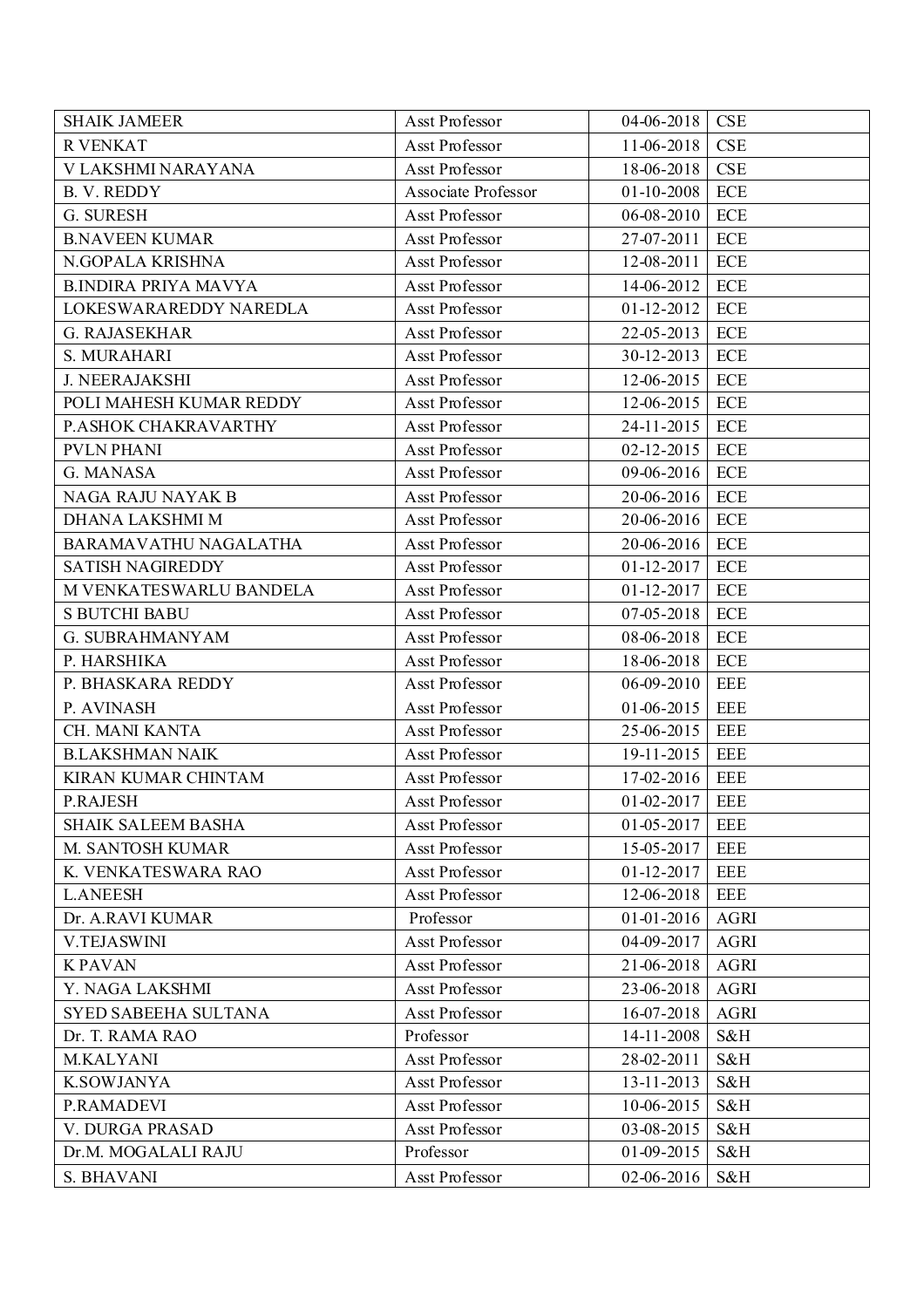| <b>MEDEM MOUNICA</b>    | Asst Professor | 25-08-2016       | S&H          |
|-------------------------|----------------|------------------|--------------|
| P.MANI KIRAN            | Asst Professor | 09-01-2017       | S&H          |
| <b>B.SRINIVASA RAJA</b> | Asst Professor | 04-07-2017       | S&H          |
| SK. JABEENA             | Asst Professor | 17-08-2017       | S&H          |
| VEEDHI VIJAY KUMAR      | Asst Professor | 20-06-2018       | S&H          |
| M. SARATH SURYA         | Asst Professor | 22-06-2018       | S&H          |
| <b>B. JAGADEESWARI</b>  | Asst Professor | 25-06-2018       | S&H          |
| <b>G. HARI BABU</b>     | Asst Professor | 29-06-2018       | S&H          |
| G. SWATHI               | Asst Professor | 19-07-2018       | S&H          |
| T. SURESH               | Asst Professor | 14-06-2010       | <b>MBA</b>   |
| <b>B. PADMAJA</b>       | Asst Professor | 09-04-2012       | <b>MBA</b>   |
| P.TEJASVI               | Asst Professor | 14-02-2014       | <b>MBA</b>   |
| <b>VNRM SHARMA</b>      | Asst Professor | 01-07-2016       | <b>MBA</b>   |
| V.GOWTHAM REDDY         | Asst Professor | $04 - 02 - 2013$ | <b>MECH</b>  |
| M. S. REDDY             | Asst Professor | $05 - 02 - 2013$ | CSE          |
| RAVINDRANATH PAMARTHI   | Asst Professor | $02 - 11 - 2013$ | ECE          |
| JOSEPH BHUSHANAM KATURU | Asst Professor | 11-05-2015       | ECE          |
| <b>G. JAYALAXMI</b>     | Asst Professor | 13-06-2015       | <b>EEE</b>   |
| K. GOPICHAND REDDY      | Asst Professor | 20-07-2015       | CSE          |
| D. NETHAJI BABU         | Asst Professor | 14-09-2015       | <b>CSE</b>   |
| PAMARTHI RAJESWARI      | Asst Professor | 12-01-2016       | <b>MECH</b>  |
| <b>B. VASANTHI</b>      | Asst Professor | $01-06-2016$     | <b>MBA</b>   |
| <b>J.DIVYA</b>          | Asst Professor | $01-06-2016$     | <b>MBA</b>   |
| Dr. G.CHANDRAKANTH      | Professor      | 14-12-2016       | <b>AGRI</b>  |
| <b>R.RUTHU</b>          | Asst Professor | 15-02-2017       | S&H          |
| <b>B.SURENDR REDDY</b>  | Asst Professor | 07-03-2017       | CSE          |
| <b>P.ARUN KUMAR</b>     | Asst Professor | 10-03-2017       | <b>CSE</b>   |
| <b>K.SRINIVASA RAO</b>  | Asst Professor | 01-05-2017       | <b>EEE</b>   |
| K. DURGA PRASAD         | Asst Professor | 01-05-2017       | <b>EEE</b>   |
| M. RANI SUSHMA          | Asst Professor | $01-06-2017$     | <b>CIVIL</b> |
| <b>P.SREE DEVI</b>      | Asst Professor | 01-06-2017       | CSE          |
| <b>A.DHILLI BABU</b>    | Asst Professor | 08-06-2017       | CSE          |
| Dr. P. GOWTHAMI         | Asst Professor | 06-07-2017       | S&H          |
| M. POOJA RASAGNA        | Asst Professor | 03-08-2017       | <b>AGRI</b>  |
| <b>B. SRINIVASA RAO</b> | Asst Professor | 20-12-2017       | <b>MBA</b>   |
| BALA VENKATA SASI KUMAR | Asst Professor | 01-06-2017       | <b>CIVIL</b> |
| VINUTA. M.B.            | Asst Professor | 14-09-2016       | <b>AGRI</b>  |
| <b>MSR NIRANJAN</b>     | Asst Professor | 07-08-2018       | ECE          |
| <b>B. RAMESH</b>        | Asst Professor | 16-08-2018       | S&H          |



**PRINCIPAL**<br>**VIKAS COLLEGE OF ENGG. & TECH**<br>NUNNA-521 212, Vijayawada Rumal<br>KRISHNA DIST., A.P.,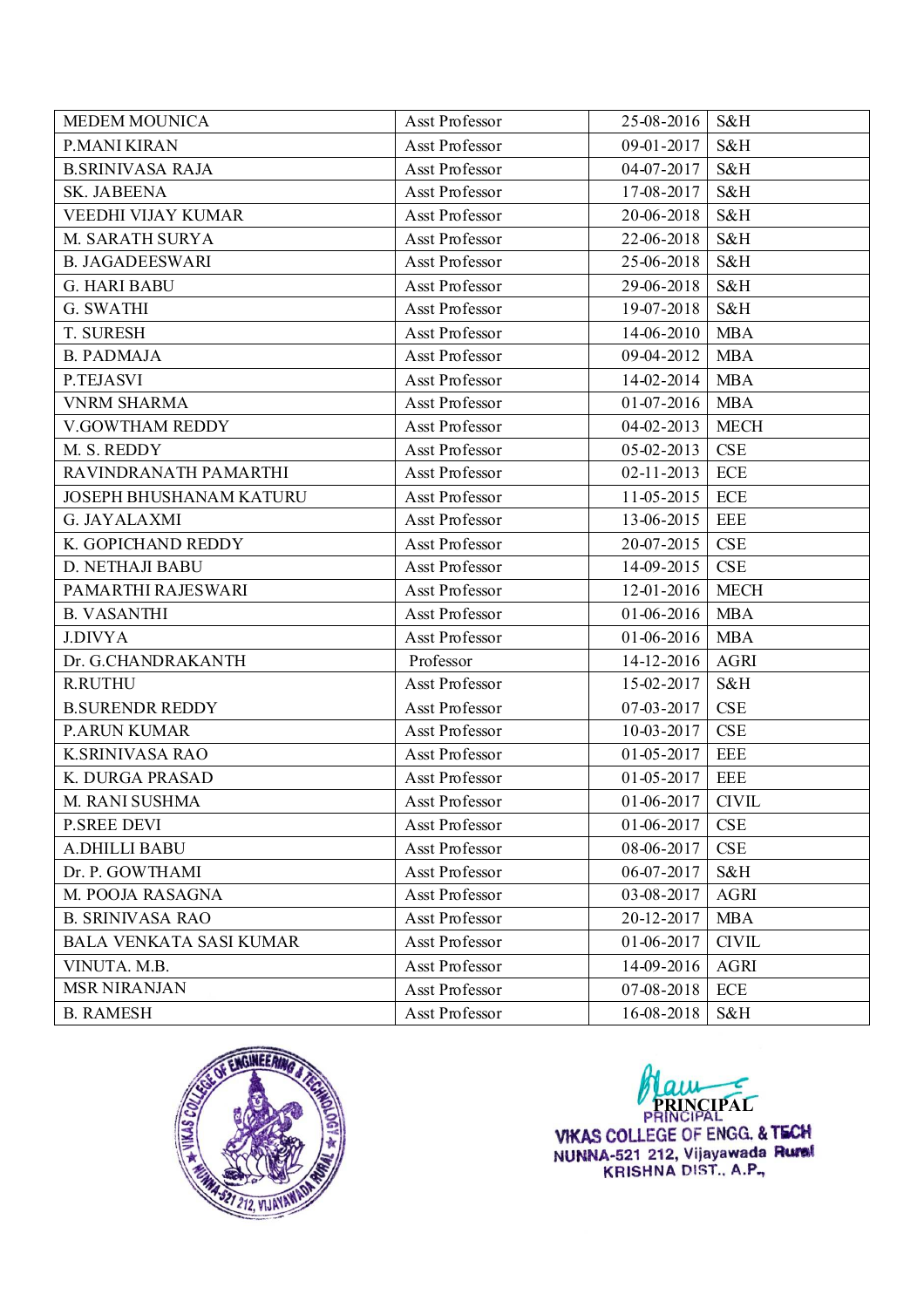

(Sponsored by SARASWATHI VIDYA PEETAM)<br>(Approved by AICTE, New Delhi & Affiliated to JNTUK, Kakinada)<br>NUNNA - 521 212, Vijayawada Rural, Krishna Dt., A.P. India Ph: 0866-2469201, 202, 204 Fax: 0866-2469203

> E-mail: principal.vcet@gmail.com, website: www.vikasinstitutionsnunna.org

#### **2.4.1 Summary of Faculty list 2017-2018**

| Name of the Full-time teacher  | <b>Designation</b>    | Year of<br>appointment | Name of the<br>Department |
|--------------------------------|-----------------------|------------------------|---------------------------|
| Dr.B.RAMANA                    | Professor & PRINCIPAL | 03-06-2011             | <b>MECH</b>               |
| K.DEEPTHI                      | Asst Professor        | 01-08-2012             | <b>MECH</b>               |
| V.GOWTHAM REDDY                | Asst Professor        | $04 - 02 - 2013$       | <b>MECH</b>               |
| Y.VENU                         | Asst Professor        | 12-10-2013             | <b>MECH</b>               |
| <b>BEZAWADA NAVEEN KUMAR</b>   | Asst Professor        | 26-05-2014             | <b>MECH</b>               |
| M.V.U.BHASKARA RAO             | Associate Professor   | 21-08-2014             | <b>MECH</b>               |
| L.BINDU                        | Asst Professor        | $03-01-2015$           | <b>MECH</b>               |
| <b>T.SRINIVASA RAO</b>         | Asst Professor        | 08-01-2015             | <b>MECH</b>               |
| A.MADHUSUDANA REDDY            | Asst Professor        | 12-04-2015             | <b>MECH</b>               |
| PAMARTHI RAJESWARI             | Asst Professor        | 12-01-2016             | <b>MECH</b>               |
| <b>G.MARY BLANDINA</b>         | Asst Professor        | $04-02-2016$           | <b>MECH</b>               |
| <b>MD.SHARIF</b>               | Asst Professor        | $06-06-2016$           | <b>MECH</b>               |
| <b>M.D.N.V.SUDHA RANI</b>      | Asst Professor        | $20-12-2016$           | <b>MECH</b>               |
| V KRISHNA REDDY ARUMALLA       | Asst Professor        | 01-06-2017             | <b>MECH</b>               |
| PUTTAM SRINIVASA RAO           | Associate Professor   | $03 - 05 - 2018$       | <b>MECH</b>               |
| <b>T.GEETA VANI</b>            | Asst Professor        | 26-10-2015             | <b>CIVIL</b>              |
| <b>B. MADHAVI</b>              | Asst Professor        | $10-06-2016$           | <b>CIVIL</b>              |
| <b>V.ANUSHA</b>                | Asst Professor        | 01-06-2017             | <b>CIVIL</b>              |
| <b>B. HIMA BINDU</b>           | Asst Professor        | 01-06-2017             | <b>CIVIL</b>              |
| M. RANI SUSHMA                 | Asst Professor        | 01-06-2017             | <b>CIVIL</b>              |
| <b>BALA VENKATA SASI KUMAR</b> | Asst Professor        | 01-06-2017             | <b>CIVIL</b>              |
| <b>KKD VARA PRASAD</b>         | Asst Professor        | 04-07-2017             | <b>CIVIL</b>              |
| K CHANDRA SEKHAR REDDY         | Asst Professor        | 06-10-2010             | <b>CSE</b>                |
| D. USHA RANI                   | Asst Professor        | 09-12-2010             | <b>CSE</b>                |
| <b>CH.SANTHI</b>               | Asst Professor        | 25-11-2011             | <b>CSE</b>                |
| J.S. D. VENKAT RAO             | Asst Professor        | 03-07-2012             | <b>CSE</b>                |
| M. S. REDDY                    | Asst Professor        | 05-02-2013             | <b>CSE</b>                |
| <b>SVAG KRISHNA</b>            | Asst Professor        | 05-01-2015   CSE       |                           |
| <b>B. PRASANNA KUMAR</b>       | Asst Professor        | 07-02-2015             | <b>CSE</b>                |
| K. GOPICHAND REDDY             | Asst Professor        | 20-07-2015             | CSE                       |
| D. NETHAJI BABU                | Asst Professor        | 14-09-2015             | CSE                       |
| <b>B.SURENDR REDDY</b>         | Asst Professor        | 07-03-2017             | <b>CSE</b>                |
| <b>P.ARUN KUMAR</b>            | Asst Professor        | 10-03-2017             | <b>CSE</b>                |
| <b>P.SREE DEVI</b>             | Asst Professor        | 01-06-2017             | <b>CSE</b>                |
| <b>B. GOPI CHANDU</b>          | Asst Professor        | 05-06-2017             | <b>CSE</b>                |
| A.DHILLI BABU                  | Asst Professor        | 08-06-2017             | <b>CSE</b>                |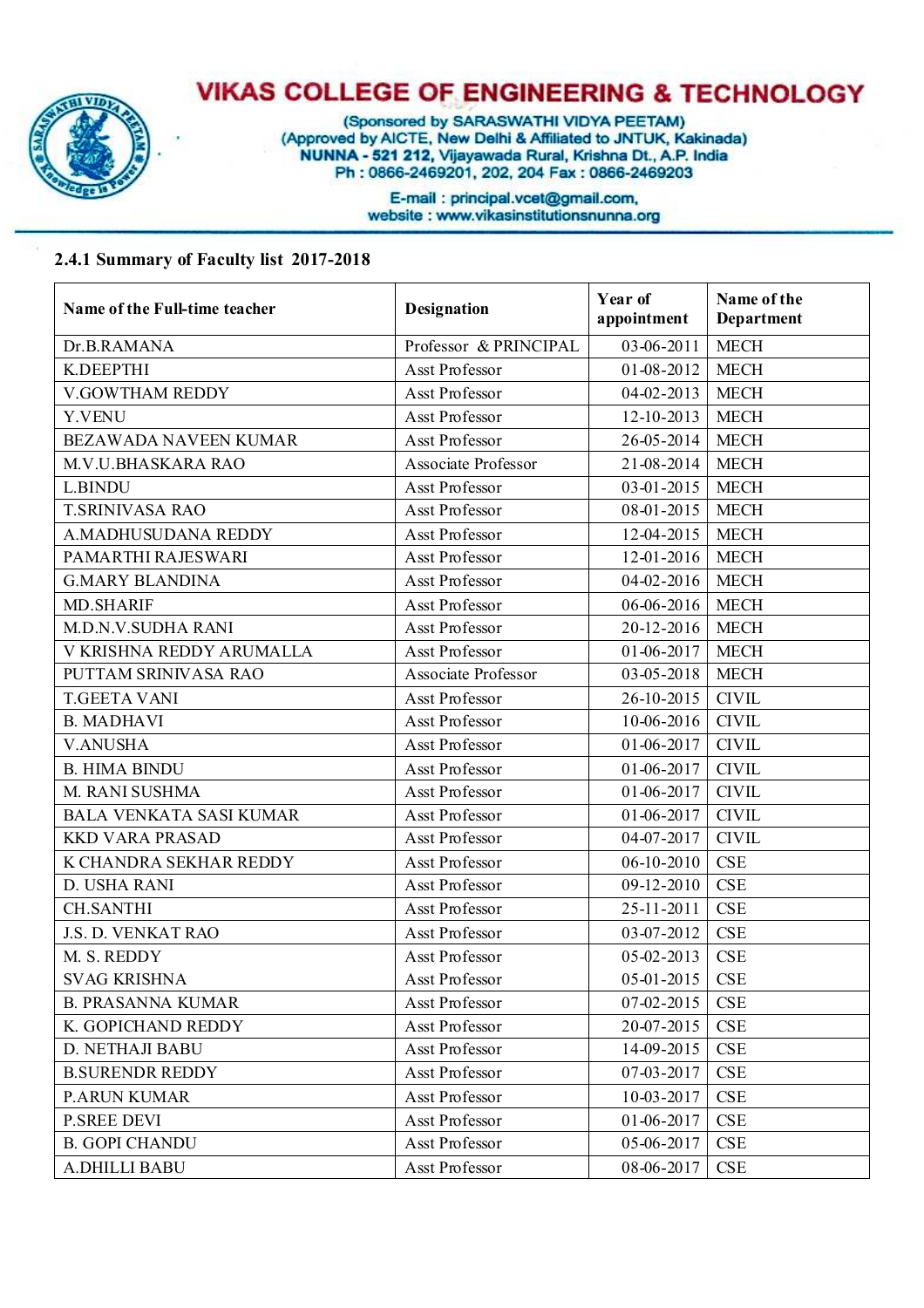| MD. AMANATULLA              | Asst Professor      | 12-06-2017       | <b>CSE</b>  |
|-----------------------------|---------------------|------------------|-------------|
| CH. KIRAN KUMAR             | Asst Professor      | $10-07-2017$     | <b>CSE</b>  |
| <b>B. V. REDDY</b>          | Associate Professor | 01-10-2008       | ECE         |
| G. SURESH                   | Asst Professor      | $06 - 08 - 2010$ | ECE         |
| <b>B.NAVEEN KUMAR</b>       | Asst Professor      | 27-07-2011       | ECE         |
| N.GOPALA KRISHNA            | Asst Professor      | 12-08-2011       | ECE         |
| <b>B.INDIRA PRIYA MAVYA</b> | Asst Professor      | 14-06-2012       | <b>ECE</b>  |
| LOKESWARAREDDY NAREDLA      | Asst Professor      | $01-12-2012$     | <b>ECE</b>  |
| <b>G. RAJASEKHAR</b>        | Asst Professor      | 22-05-2013       | ECE         |
| RAVINDRANATH PAMARTHI       | Asst Professor      | $02 - 11 - 2013$ | <b>ECE</b>  |
| S. MURAHARI                 | Asst Professor      | $30-12-2013$     | ECE         |
| JOSEPH BHUSHANAM KATURU     | Asst Professor      | $11-05-2015$     | <b>ECE</b>  |
| <b>J. NEERAJAKSHI</b>       | Asst Professor      | 12-06-2015       | ECE         |
| POLI MAHESH KUMAR REDDY     | Asst Professor      | 12-06-2015       | <b>ECE</b>  |
| P.ASHOK CHAKRAVARTHY        | Asst Professor      | 24-11-2015       | ECE         |
| <b>PVLN PHANI</b>           | Asst Professor      | $02 - 12 - 2015$ | <b>ECE</b>  |
| G. MANASA                   | Asst Professor      | 09-06-2016       | ECE         |
| NAGA RAJU NAYAK B           | Asst Professor      | 20-06-2016       | ECE         |
| DHANA LAKSHMI M             | Asst Professor      | 20-06-2016       | ECE         |
| BARAMAVATHU NAGALATHA       | Asst Professor      | 20-06-2016       | ECE         |
| P. BHASKARA REDDY           | Asst Professor      | $06 - 09 - 2010$ | EEE         |
| P. AVINASH                  | Asst Professor      | 01-06-2015       | EEE         |
| <b>G. JAYALAXMI</b>         | Asst Professor      | 13-06-2015       | EEE         |
| CH. MANI KANTA              | Asst Professor      | 25-06-2015       | <b>EEE</b>  |
| <b>B.LAKSHMAN NAIK</b>      | Asst Professor      | 19-11-2015       | EEE         |
| KIRAN KUMAR CHINTAM         | Asst Professor      | $17 - 02 - 2016$ | <b>EEE</b>  |
| P.RAJESH                    | Asst Professor      | $01 - 02 - 2017$ | <b>EEE</b>  |
| <b>SHAIK SALEEM BASHA</b>   | Asst Professor      | $01 - 05 - 2017$ | <b>EEE</b>  |
| <b>K.SRINIVASA RAO</b>      | Asst Professor      | $01 - 05 - 2017$ | <b>EEE</b>  |
| K. DURGA PRASAD             | Asst Professor      | $01 - 05 - 2017$ | <b>EEE</b>  |
| M. SANTOSH KUMAR            | Asst Professor      | 15-05-2017       | EEE         |
| Dr. A.RAVI KUMAR            | Professor           | $01 - 01 - 2016$ | <b>AGRI</b> |
| VINUTA. M.B.                | Asst Professor      | 14-09-2016       | <b>AGRI</b> |
| Dr. G.CHANDRAKANTH          | Professor           | 14-12-2016       | <b>AGRI</b> |
| Dr. T. RAMA RAO             | Professor           | 14-11-2008       | S&H         |
| M.KALYANI                   | Asst Professor      | 28-02-2011       | S&H         |
| <b>K.SOWJANYA</b>           | Asst Professor      | 13-11-2013       | S&H         |
| P.RAMADEVI                  | Asst Professor      | 10-06-2015       | S&H         |
| V. DURGA PRASAD             | Asst Professor      | 03-08-2015       | S&H         |
| Dr.M. MOGALALI RAJU         | Professor           | 01-09-2015       | S&H         |
| S. BHAVANI                  | Asst Professor      | 02-06-2016       | S&H         |
| <b>MEDEM MOUNICA</b>        | Asst Professor      | 25-08-2016       | S&H         |
| P.MANI KIRAN                | Asst Professor      | 09-01-2017       | S&H         |
| <b>R.RUTHU</b>              | Asst Professor      | 15-02-2017       | S&H         |
| <b>V.VIJAY KUMAR</b>        | Asst Professor      | 22-06-2017       | S&H         |
| <b>B.SRINIVASA RAJA</b>     | Asst Professor      | 04-07-2017       | S&H         |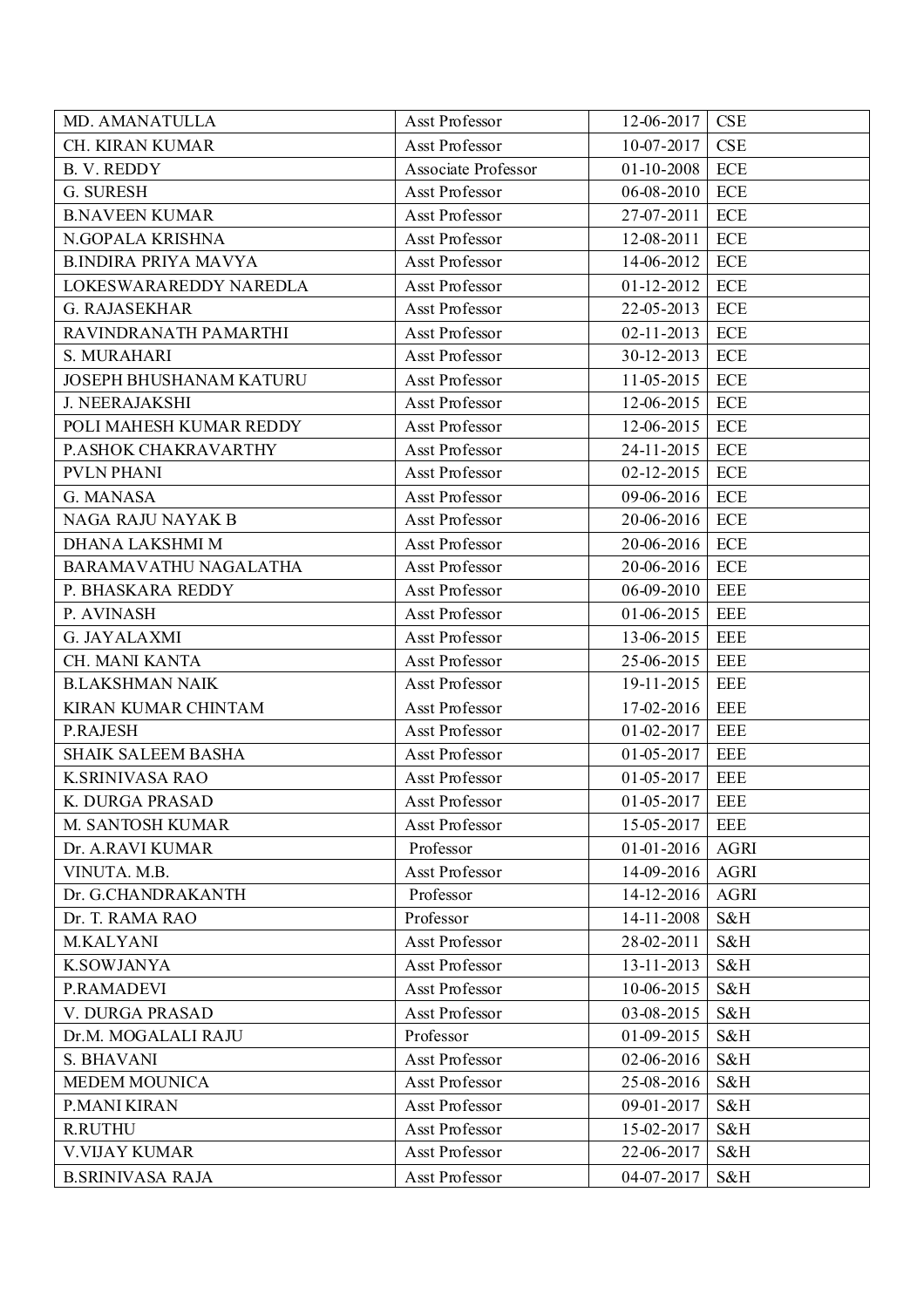| Dr. P. GOWTHAMI       | Asst Professor | $06 - 07 - 2017$ | S&H        |
|-----------------------|----------------|------------------|------------|
| SK. JABEENA           | Asst Professor | 17-08-2017       | S&H        |
| <b>T. SURESH</b>      | Asst Professor | 14-06-2010       | <b>MBA</b> |
| <b>B. PADMAJA</b>     | Asst Professor | 09-04-2012       | <b>MBA</b> |
| P.TEJASVI             | Asst Professor | 14-02-2014       | <b>MBA</b> |
| <b>B. VASANTHI</b>    | Asst Professor | $01-06-2016$     | <b>MBA</b> |
| <b>J.DIVYA</b>        | Asst Professor | $01-06-2016$     | <b>MBA</b> |
| <b>VNRM SHARMA</b>    | Asst Professor | $01-07-2016$     | <b>MBA</b> |
| <b>S.V.ACHUTA RAO</b> | Asst Professor | 20-06-2011       | <b>CSE</b> |
| K. ANAND KUMAR        | Asst Professor | 03-01-2012       | <b>CSE</b> |
| <b>CH B V DURGA</b>   | Asst Professor | $02-06-2014$     | <b>CSE</b> |
| <b>G. SOLMAN JOEL</b> | Asst Professor | $01-07-2015$     | EEE        |
| Y.J.SIRISHA RANI      | Asst Professor | $02 - 09 - 2015$ | S&H        |
| M. POOJA RASAGNA      | Asst Professor | 03-08-2017       | AGRI       |
| <b>V.TEJASWINI</b>    | Asst Professor | 04-09-2017       | AGRI       |



**PRINCIPAL**<br>PRINCIPAL VIKAS COLLEGE OF ENGG. & TECH<br>NUNNA-521 212, Vijayawada Runsi<br>KRISHNA DIST., A.P.,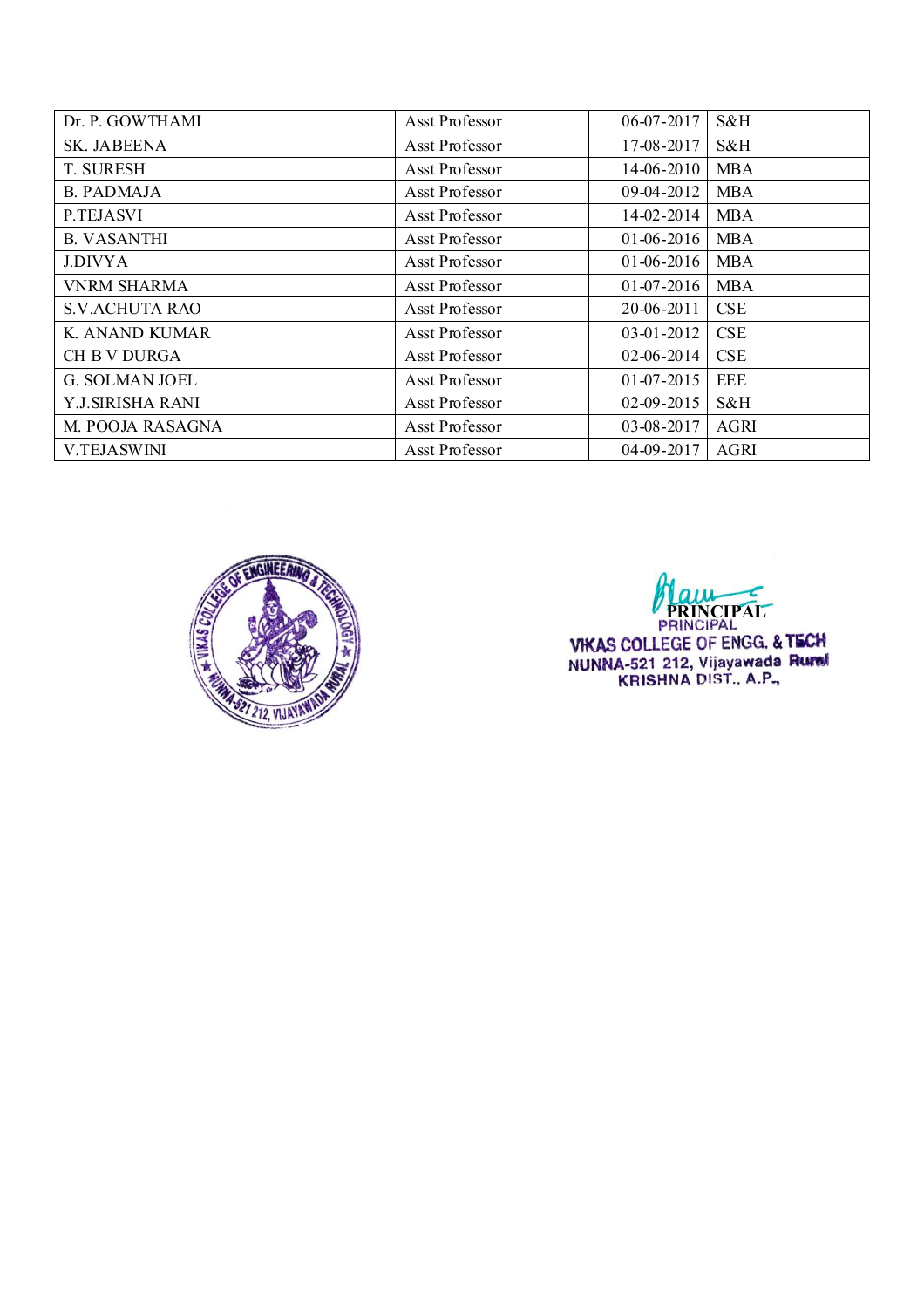

(Sponsored by SARASWATHI VIDYA PEETAM)<br>(Approved by AICTE, New Delhi & Affiliated to JNTUK, Kakinada)<br>NUNNA - 521 212, Vijayawada Rural, Krishna Dt., A.P. India<br>Ph : 0866-2469201, 202, 204 Fax : 0866-2469203

E-mail : principal.vcet@gmail.com,<br>website : www.vikasinstitutionsnunna.org

#### **2.4.1 Summary of Faculty list 2016-2017**

|                               |                            | Year of      | Name of the             |
|-------------------------------|----------------------------|--------------|-------------------------|
| Name of the Full-time teacher | <b>Designation</b>         | appointment  | Department              |
| Dr.B.RAMANA                   | Professor & PRINCIPAL      | 03-06-2011   | <b>MECH</b>             |
| K.DEEPTHI                     | Asst Professor             | 01-08-2012   | <b>MECH</b>             |
| <b>V.GOWTHAM REDDY</b>        | Asst Professor             | 04-02-2013   | <b>MECH</b>             |
| Y.VENU                        | Asst Professor             | 12-10-2013   | <b>MECH</b>             |
| BEZAWADA NAVEEN KUMAR         | Asst Professor             | 26-05-2014   | <b>MECH</b>             |
| M.V.U.BHASKARA RAO            | Associate Professor        | 21-08-2014   | <b>MECH</b>             |
| L.BINDU                       | Asst Professor             | 03-01-2015   | <b>MECH</b>             |
| <b>T.SRINIVASA RAO</b>        | Asst Professor             | 08-01-2015   | <b>MECH</b>             |
| A.MADHUSUDANA REDDY           | Asst Professor             | 12-04-2015   | <b>MECH</b>             |
| PAMARTHI RAJESWARI            | Asst Professor             | 12-01-2016   | <b>MECH</b>             |
| <b>G.MARY BLANDINA</b>        | Asst Professor             | 04-02-2016   | <b>MECH</b>             |
| <b>MD.SHARIF</b>              | Asst Professor             | 06-06-2016   | <b>MECH</b>             |
| M.D.N.V.SUDHA RANI            | <b>Asst Professor</b>      | 20-12-2016   | <b>MECH</b>             |
| <b>T.GEETA VANI</b>           | Asst Professor             | 26-10-2015   | <b>CIVIL</b>            |
| <b>B. MADHAVI</b>             | <b>Asst Professor</b>      | 10-06-2016   | <b>CIVIL</b>            |
| K CHANDRA SEKHAR REDDY        | Asst Professor             | $06-10-2010$ | <b>CSE</b>              |
| D. USHA RANI                  | <b>Asst Professor</b>      | 09-12-2010   | <b>CSE</b>              |
| <b>S.V.ACHUTA RAO</b>         | Asst Professor             | 20-06-2011   | $\overline{\text{CSE}}$ |
| <b>CH.SANTHI</b>              | <b>Asst Professor</b>      | 25-11-2011   | <b>CSE</b>              |
| K. ANAND KUMAR                | Asst Professor             | 03-01-2012   | <b>CSE</b>              |
| J.S. D. VENKAT RAO            | Asst Professor             | 03-07-2012   | <b>CSE</b>              |
| M. S. REDDY                   | Asst Professor             | 05-02-2013   | <b>CSE</b>              |
| CH B V DURGA                  | Asst Professor             | 02-06-2014   | <b>CSE</b>              |
| <b>SVAG KRISHNA</b>           | Asst Professor             | 05-01-2015   | <b>CSE</b>              |
| <b>B. PRASANNA KUMAR</b>      | Asst Professor             | 07-02-2015   | $\overline{\text{CSE}}$ |
| K. GOPICHAND REDDY            | Asst Professor             | 20-07-2015   | <b>CSE</b>              |
| D. NETHAJI BABU               | Asst Professor             | 14-09-2015   | <b>CSE</b>              |
| <b>CH.BHANU KIRAN</b>         | Asst Professor             | 08-06-2016   | <b>CSE</b>              |
| <b>B. V. REDDY</b>            | <b>Associate Professor</b> | 01-10-2008   | <b>ECE</b>              |
| G. SURESH                     | <b>Asst Professor</b>      | 06-08-2010   | <b>ECE</b>              |
| <b>B.NAVEEN KUMAR</b>         | Asst Professor             | 27-07-2011   | <b>ECE</b>              |
| N.GOPALA KRISHNA              | Asst Professor             | 12-08-2011   | <b>ECE</b>              |
| <b>B.INDIRA PRIYA MAVYA</b>   | Asst Professor             | 14-06-2012   | <b>ECE</b>              |
| LOKESWARAREDDY NAREDLA        | Asst Professor             | 01-12-2012   | <b>ECE</b>              |
| <b>G. RAJASEKHAR</b>          | Asst Professor             | 22-05-2013   | <b>ECE</b>              |
| RAVINDRANATH PAMARTHI         | Asst Professor             | 02-11-2013   | <b>ECE</b>              |
| S. MURAHARI                   | Asst Professor             | 30-12-2013   | <b>ECE</b>              |
| JOSEPH BHUSHANAM KATURU       | Asst Professor             | 11-05-2015   | <b>ECE</b>              |
| <b>J. NEERAJAKSHI</b>         | Asst Professor             | 12-06-2015   | <b>ECE</b>              |
| POLI MAHESH KUMAR REDDY       | Asst Professor             | 12-06-2015   | <b>ECE</b>              |
| P.ASHOK CHAKRAVARTHY          | Asst Professor             | 24-11-2015   | ECE                     |
| <b>PVLN PHANI</b>             | Asst Professor             | 02-12-2015   | ECE                     |
| G. MANASA                     | Asst Professor             | 09-06-2016   | ECE                     |
| NAGA RAJU NAYAK B             | Asst Professor             | 20-06-2016   | ECE                     |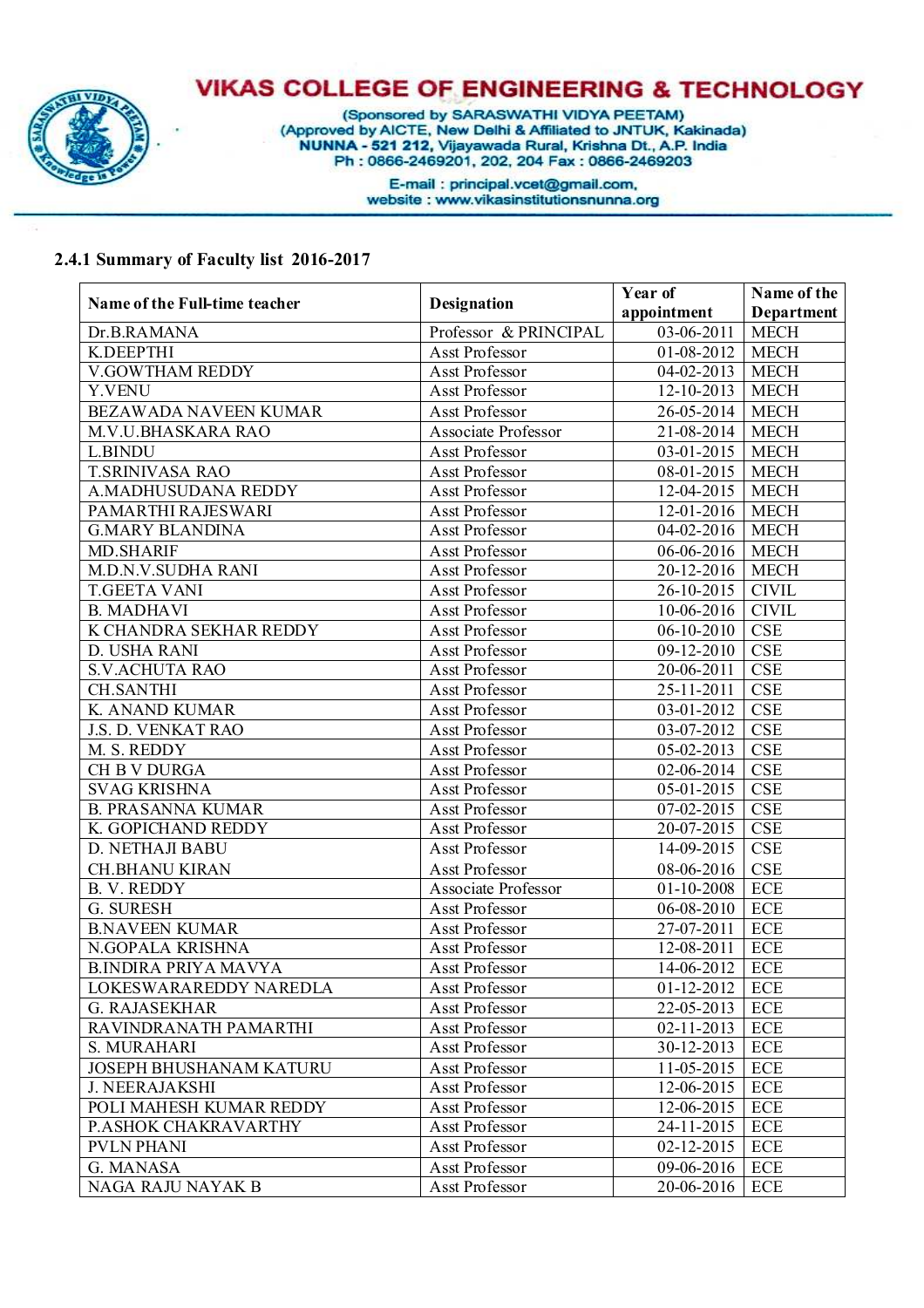| DHANA LAKSHMI M        | Asst Professor        | 20-06-2016               | ECE          |
|------------------------|-----------------------|--------------------------|--------------|
| BARAMAVATHU NAGALATHA  | Asst Professor        | 20-06-2016               | <b>ECE</b>   |
| P. BHASKARA REDDY      | Asst Professor        | 06-09-2010               | <b>EEE</b>   |
| P. AVINASH             | Asst Professor        | $01-06-2015$             | <b>EEE</b>   |
| <b>G. JAYALAXMI</b>    | Asst Professor        | 13-06-2015               | <b>EEE</b>   |
| CH. MANI KANTA         | Asst Professor        | 25-06-2015               | <b>EEE</b>   |
| <b>G. SOLMAN JOEL</b>  | Asst Professor        | 01-07-2015               | <b>EEE</b>   |
| <b>B.LAKSHMAN NAIK</b> | Asst Professor        | 19-11-2015               | <b>EEE</b>   |
| KIRAN KUMAR CHINTAM    | Asst Professor        | 17-02-2016               | <b>EEE</b>   |
| Dr. A.RAVI KUMAR       | Professor             | $01-01-2016$             | <b>AGRI</b>  |
| VINUTA. M.B.           | Asst Professor        | 14-09-2016               | <b>AGRI</b>  |
| Dr. T. RAMA RAO        | Professor             | $14-11-2008$             | S&H          |
| M.KALYANI              | Asst Professor        | 28-02-2011               | S&H          |
| <b>K.SOWJANYA</b>      | Asst Professor        | $13 - 11 - 2013$         | S&H          |
| P.RAMADEVI             | Asst Professor        | 10-06-2015               | S&H          |
| V. DURGA PRASAD        | Asst Professor        | $03-08-2015$             | S&H          |
| Dr.M. MOGALALI RAJU    | Professor             | 01-09-2015               | S&H          |
| Y.J.SIRISHA RANI       | Asst Professor        | $02 - 09 - 2015$         | S&H          |
| S. BHAVANI             | Asst Professor        | 02-06-2016               | S&H          |
| K. NAGA VINEELA        | Asst Professor        | 15-06-2016               | S&H          |
| <b>MEDEM MOUNICA</b>   | Asst Professor        | 25-08-2016               | S&H          |
| T. SURESH              | Asst Professor        | 14-06-2010               | <b>MBA</b>   |
| <b>B. PADMAJA</b>      | Asst Professor        | 09-04-2012               | <b>MBA</b>   |
| P.TEJASVI              | <b>Asst Professor</b> | 14-02-2014               | <b>MBA</b>   |
| <b>B. VASANTHI</b>     | Asst Professor        | 01-06-2016               | <b>MBA</b>   |
| <b>J.DIVYA</b>         | Asst Professor        | $\overline{01-06}$ -2016 | <b>MBA</b>   |
| <b>VNRM SHARMA</b>     | Asst Professor        | $01-07-2016$             | <b>MBA</b>   |
| K. Durga               | Asst Professor        | 06-03-2014               | <b>MECH</b>  |
| <b>CH.BHASKAR TEJ</b>  | Asst Professor        | 12-03-2015               | CIVIL        |
| P. SRIKANTH            | Asst Professor        | 11-06-2015               | <b>EEE</b>   |
| <b>K.DURGA PRASAD</b>  | Asst Professor        | 30-05-2013               | CSE          |
| M.M.RAZA               | Asst Professor        | 25-11-2011               | <b>CSE</b>   |
| T Deepthi              | Associate Professor   | 03-07-2009               | S&H          |
| T Annapurna            | Asst Professor        | 07-01-2015               | S&H          |
| T. Prathyusha          | Asst Professor        | 03-02-2012               | S&H          |
| M.JAYARAM              | Asst Professor        | 08-01-2015               | <b>CIVIL</b> |
| Y.MOHAN SAI KIRAN      | Asst Professor        | 14-08-2015               | <b>CIVIL</b> |
| N.PRIYANKA             | Asst Professor        | $12 - 10 - 2015$         | <b>CIVIL</b> |
| N.SANYU GEETHA         | Asst Professor        | $14 - 11 - 2015$         | <b>CIVIL</b> |



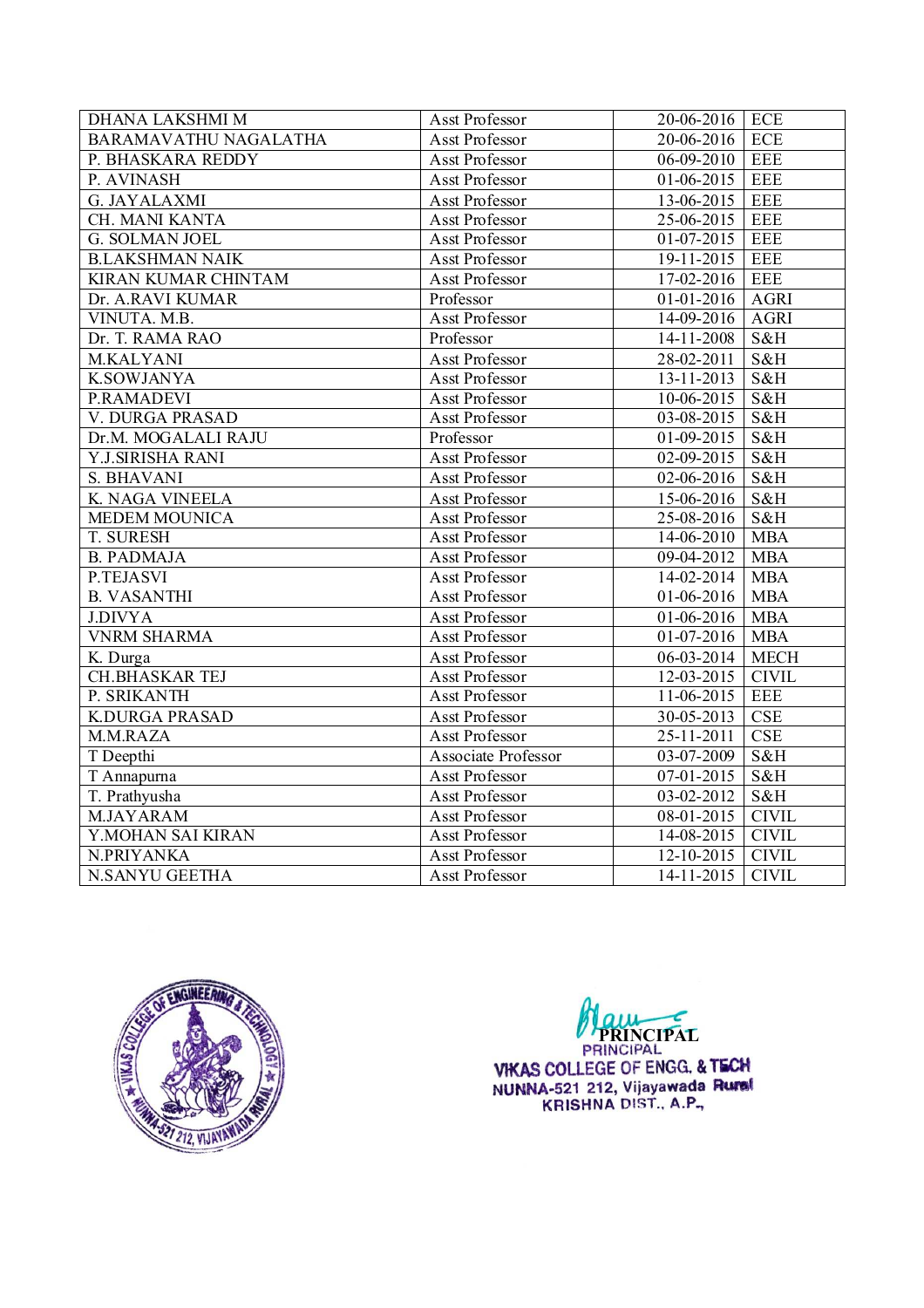

(Sponsored by SARASWATHI VIDYA PEETAM)<br>(Approved by AICTE, New Delhi & Affiliated to JNTUK, Kakinada)<br>NUNNA - 521 212, Vijayawada Rural, Krishna Dt., A.P. India Ph: 0866-2469201, 202, 204 Fax: 0866-2469203

> E-mail: principal.vcet@gmail.com, website : www.vikasinstitutionsnunna.org

#### **2.4.1 Summary of Faculty list 2015-2016**

| Name of the Full-time teacher  | Designation                | Year of<br>appointment | Name of the<br>Department |
|--------------------------------|----------------------------|------------------------|---------------------------|
| Dr.B.RAMANA                    | Professor & PRINCIPAL      | $03 - 06 - 2011$       | <b>MECH</b>               |
| K.DEEPTHI                      | <b>Asst Professor</b>      | 01-08-2012             | <b>MECH</b>               |
| V.GOWTHAM REDDY                | Asst Professor             | $04 - 02 - 2013$       | <b>MECH</b>               |
| Y.VENU                         | Asst Professor             | 12-10-2013             | <b>MECH</b>               |
| BEZAWADA NAVEEN KUMAR          | Asst Professor             | 26-05-2014             | <b>MECH</b>               |
| M.V.U.BHASKARA RAO             | <b>Associate Professor</b> | $21 - 08 - 2014$       | <b>MECH</b>               |
| L.BINDU                        | Asst Professor             | $03 - 01 - 2015$       | <b>MECH</b>               |
| <b>T.SRINIVASA RAO</b>         | Asst Professor             | $08 - 01 - 2015$       | <b>MECH</b>               |
| A. MADHUSUDANA REDDY           | Asst Professor             | 12-04-2015             | <b>MECH</b>               |
| K. Durga                       | Asst Professor             | $06 - 03 - 2014$       | <b>MECH</b>               |
| <b>CH.BHASKAR TEJ</b>          | Asst Professor             | 12-03-2015             | <b>CIVIL</b>              |
| <b>T.GEETA VANI</b>            | Asst Professor             | 26-10-2015             | <b>CIVIL</b>              |
| K CHANDRA SEKHAR REDDY         | Asst Professor             | $06 - 10 - 2010$       | <b>CSE</b>                |
| D. USHA RANI                   | Asst Professor             | 09-12-2010             | <b>CSE</b>                |
| <b>S.V.ACHUTA RAO</b>          | Asst Professor             | 20-06-2011             | <b>CSE</b>                |
| <b>CH.SANTHI</b>               | Asst Professor             | 25-11-2011             | <b>CSE</b>                |
| K. ANAND KUMAR                 | Asst Professor             | 03-01-2012             | <b>CSE</b>                |
| J.S. D. VENKAT RAO             | Asst Professor             | 03-07-2012             | <b>CSE</b>                |
| M. S. REDDY                    | Asst Professor             | $05 - 02 - 2013$       | <b>CSE</b>                |
| <b>K.DURGA PRASAD</b>          | Asst Professor             | 30-05-2013             | <b>CSE</b>                |
| <b>CH B V DURGA</b>            | Asst Professor             | 02-06-2014             | <b>CSE</b>                |
| <b>SVAG KRISHNA</b>            | Asst Professor             | $05 - 01 - 2015$       | CSE                       |
| <b>B. PRASANNA KUMAR</b>       | Asst Professor             | $07 - 02 - 2015$       | <b>CSE</b>                |
| K. GOPICHAND REDDY             | Asst Professor             | 20-07-2015             | <b>CSE</b>                |
| D. NETHAJI BABU                | Asst Professor             | 14-09-2015             | <b>CSE</b>                |
| <b>B. V. REDDY</b>             | Associate Professor        | $01 - 10 - 2008$       | <b>ECE</b>                |
| G. SURESH                      | <b>Asst Professor</b>      | 06-08-2010             | <b>ECE</b>                |
| <b>B.NAVEEN KUMAR</b>          | Asst Professor             | 27-07-2011 ECE         |                           |
| N.GOPALA KRISHNA               | Asst Professor             | 12-08-2011             | <b>ECE</b>                |
| LOKESWARAREDDY NAREDLA         | <b>Asst Professor</b>      | $01 - 12 - 2012$       | <b>ECE</b>                |
| <b>B.INDIRA PRIYA MAVYA</b>    | Asst Professor             | 14-06-2012             | <b>ECE</b>                |
| <b>G. RAJASEKHAR</b>           | Asst Professor             | 22-05-2013             | <b>ECE</b>                |
| RAVINDRANATH PAMARTHI          | Asst Professor             | $02 - 11 - 2013$       | <b>ECE</b>                |
| S. MURAHARI                    | Asst Professor             | 30-12-2013             | <b>ECE</b>                |
| <b>JOSEPH BHUSHANAM KATURU</b> | Asst Professor             | 11-05-2015             | <b>ECE</b>                |
| P. BHASKARA REDDY              | Asst Professor             | 06-09-2010             | <b>EEE</b>                |